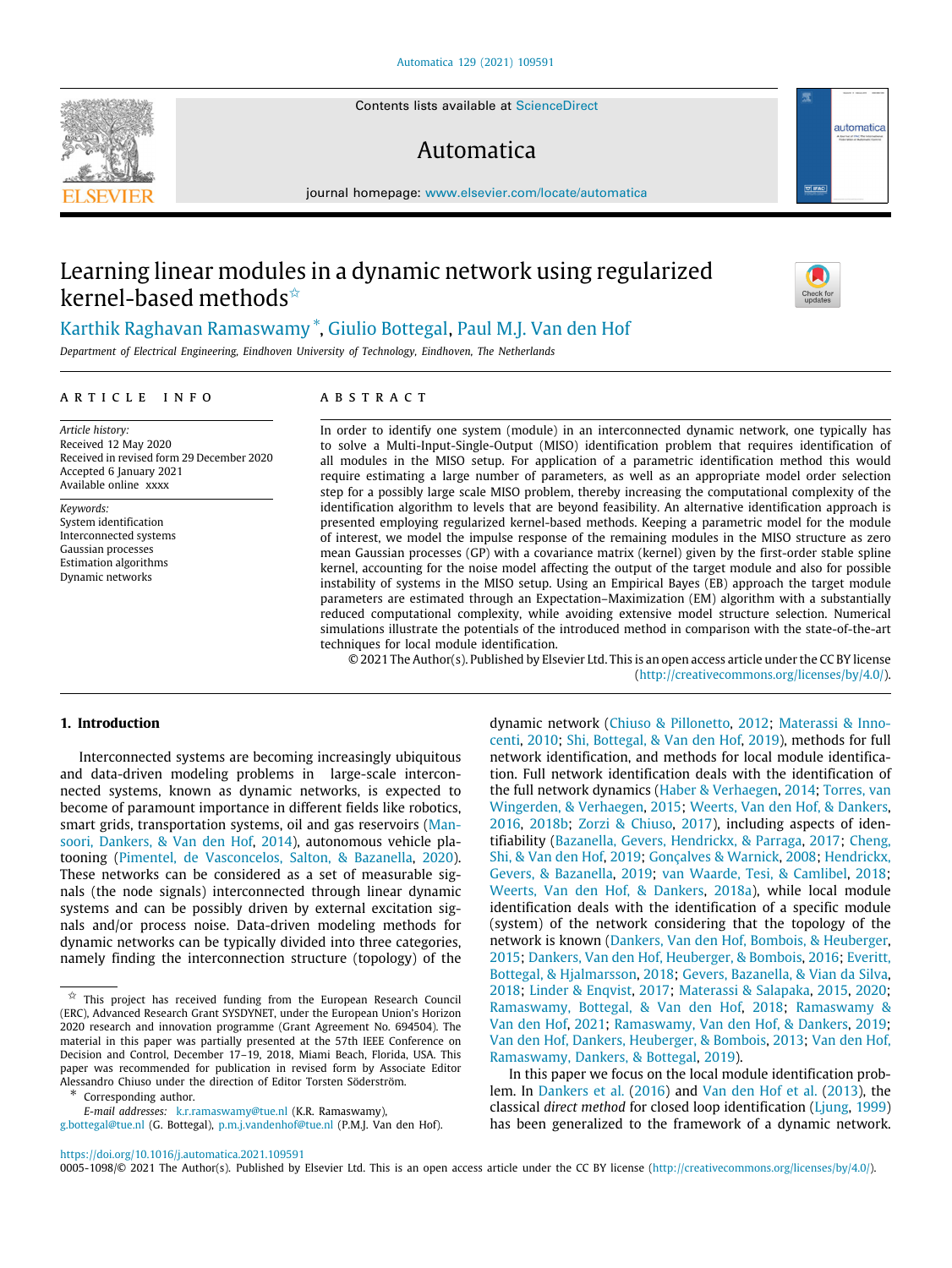

<span id="page-1-0"></span>Fig. 1. Network example with 4 internal nodes, 2 reference signals and a noise source at each node.

Similarly, in [Dankers et al.](#page-10-8) [\(2016](#page-10-8)), [Gevers et al.](#page-10-10) ([2018](#page-10-10)) and [Van](#page-11-17) [den Hof et al.](#page-11-17) [\(2013](#page-11-17)), the indirect identification methods have been generalized to the dynamic network framework. A direct method to handle correlated process noise has been provided in [Ramaswamy and Van den Hof](#page-11-15) ([2021\)](#page-11-15) and [Van den Hof et al.](#page-11-18) ([2019\)](#page-11-18). A method that combines the frameworks of the direct and the indirect method by using additional excitation signals as predictor inputs has been introduced in [Ramaswamy et al.](#page-11-16) [\(2019\)](#page-11-16). Considering the effect of sensor noise in the measurements, the aforementioned setting has been generalized in [Dankers et al.](#page-10-7) ([2015\)](#page-10-7). A *simultaneous minimization of the prediction error* approach is introduced in [Günes, Dankers, and Van den Hof](#page-10-13) [\(2014\)](#page-10-13) for identifying the target module in a dynamic network with only sensor noise. This method has been extended to a Bayesian setting in [Everitt et al.](#page-10-9) ([2018\)](#page-10-9), where regularized kernel-based methods are used to decrease the variance of the estimated target module.

In this paper we aim at improving the performance of the direct method for dynamic networks, since the direct method exploits both the external excitation signals and noise signals for data informativity. Assuming a known topology of the network, in [Van den Hof et al.](#page-11-17) ([2013](#page-11-17)) it was shown that, in order to identify a given module of interest using the direct method, we have to formulate a multi-input single-output (MISO) identification problem where the inputs of the MISO setup correspond to the inputs of all modules of the network sharing the same output with the module of interest (see Section [3](#page-2-0) for details). A relaxed setup has been provided in [Dankers et al.](#page-10-8) [\(2016\)](#page-10-8), where the MISO setup contains only a subset of the above mentioned inputs. This implies that, in both the approaches, to avoid possible bias in the parameter estimates, one has to identify all the modules constituting the MISO structure, bringing in the problem a possibly high number of parameters to be estimated that are of no primal interest to the experimenter. For example, considering the network in [Fig.](#page-1-0) [1](#page-1-0) with the target module of interest for identification being *G*31, one has to identify *G*31, *G*<sup>32</sup> and *G*34. Adding to this, a model order selection step needs to be performed to select the number of parameters for each module using complexity criteria like AIC, BIC, or cross validation [\(Ljung,](#page-10-12) [1999](#page-10-12)). For this, it is required to test a number of combination of candidate model orders that increases exponentially with the number of models in the MISO structure, making the model order selection step computationally infeasible (e.g., for 5 modules with FIR model structure and orders from 1 to 5, one has to test 5<sup>5</sup> possible combinations). More importantly, if any of the modules constituting the MISO structure is unstable, the prediction error identification approaches available from the literature cannot be used, since the predictors are unstable. We stress the presence of unstable modules is compatible with stable input–output dynamics in a network. For example, in the network of [Fig.](#page-1-0) [1](#page-1-0) the effect of unstable modules in *G*<sup>31</sup> and/or *G*<sup>32</sup> could be canceled by suitable controllers *G*<sub>23</sub> and/or *G*<sub>12</sub>.

In this paper, we address the aforementioned problems developing an identification method based on non-parametric regularized kernel-based methods that

- identifies a local module through a direct approach, exploiting both the external excitation signals and the disturbance signals for data informativity,
- avoids the complexity of model order selection for largescale problems,
- reduces the number of nuisance parameters that need to be estimated in local module identification, and
- can be used irrespective of the stability of the modules in the MISO structure, with no need of prior information on possible unstable modules.

In [Ramaswamy et al.](#page-11-14) [\(2018\)](#page-11-14), a method to improve the performance of the direct method for dynamic networks based on non-parametric regularized kernel based methods has been introduced. Even though the method in [Ramaswamy et al.](#page-11-14) [\(2018\)](#page-11-14) achieves the first three above mentioned objectives, it does not achieve the fourth and cannot be used under the presence of unstable modules in the MISO structure. In the current paper, building upon the preliminary work of [Ramaswamy et al.](#page-11-14) [\(2018\)](#page-11-14), we provide a different and unified framework to identify the module of interest, which does not depend on the stability of the modules in the MISO structure.

In order to develop this method, we build on the following approach. We keep a parametric model for the target module of interest in order to have an accurate description of its dynamics. The impulse responses of the remaining modules in the MISO structure are modeled as zero mean Gaussian Processes (GP), with covariance (or kernel) given by the first-order stable spline kernel [\(Chen, Ohlsson, & Ljung](#page-10-14), [2012;](#page-10-14) [Pillonetto, Dinuzzo, Chen,](#page-11-19) [De Nicolao, & Ljung,](#page-11-19) [2014\)](#page-11-19), which encodes stability and smoothness of the processes. However, we need to handle the prior inclusion of stability property using kernel-based methods under the presence of unstable modules and also incorporate process noise modeling in our framework to avoid increased bias in the estimated target module. We do this by appropriately rewriting the network dynamics.

Using the aforementioned approach, we obtain a Gaussian probabilistic description that depends on a vector of parameters  $\eta$  containing the parameters of the module of interest, the variance of the output noise, and the hyperparameters characterizing the stable spline kernel. Therefore, estimating  $\eta$  provides the parameters of the target module. This is accomplished by using an Empirical Bayes (EB) approach ([Maritz & Lwin,](#page-11-20) [1989](#page-11-20)), where  $\eta$  is estimated by maximizing the marginal likelihood of the data, which requires solving a nonlinear non-convex optimization problem. To this end, we use the Expectation–Maximization (EM) method [\(Dempster, Laird, & Rubin](#page-10-15), [1977\)](#page-10-15), which provides a solution by iterating over simple sub-problems which either admit analytical solutions or require solving scalar optimization problems. Numerical experiments performed on simulated dynamic networks show the potentials of the developed method in comparison with available classical methods.

This paper is organized as follows. In Section [2,](#page-2-1) the setup of the dynamic network is defined. Section [3](#page-2-0) provides a summary about the direct method and the extension of this framework using regularized kernel-based methods to end up in a marginal likelihood estimation problem is provided in Section [4.](#page-2-2) Next, we provide the approach and solution to the marginal likelihood problem using EM method. Section [6](#page-6-0) provides the results of numerical simulations performed on simple dynamic networks, which is followed by the Conclusions. The technical proofs of all results are collected in [Appendix](#page-8-0).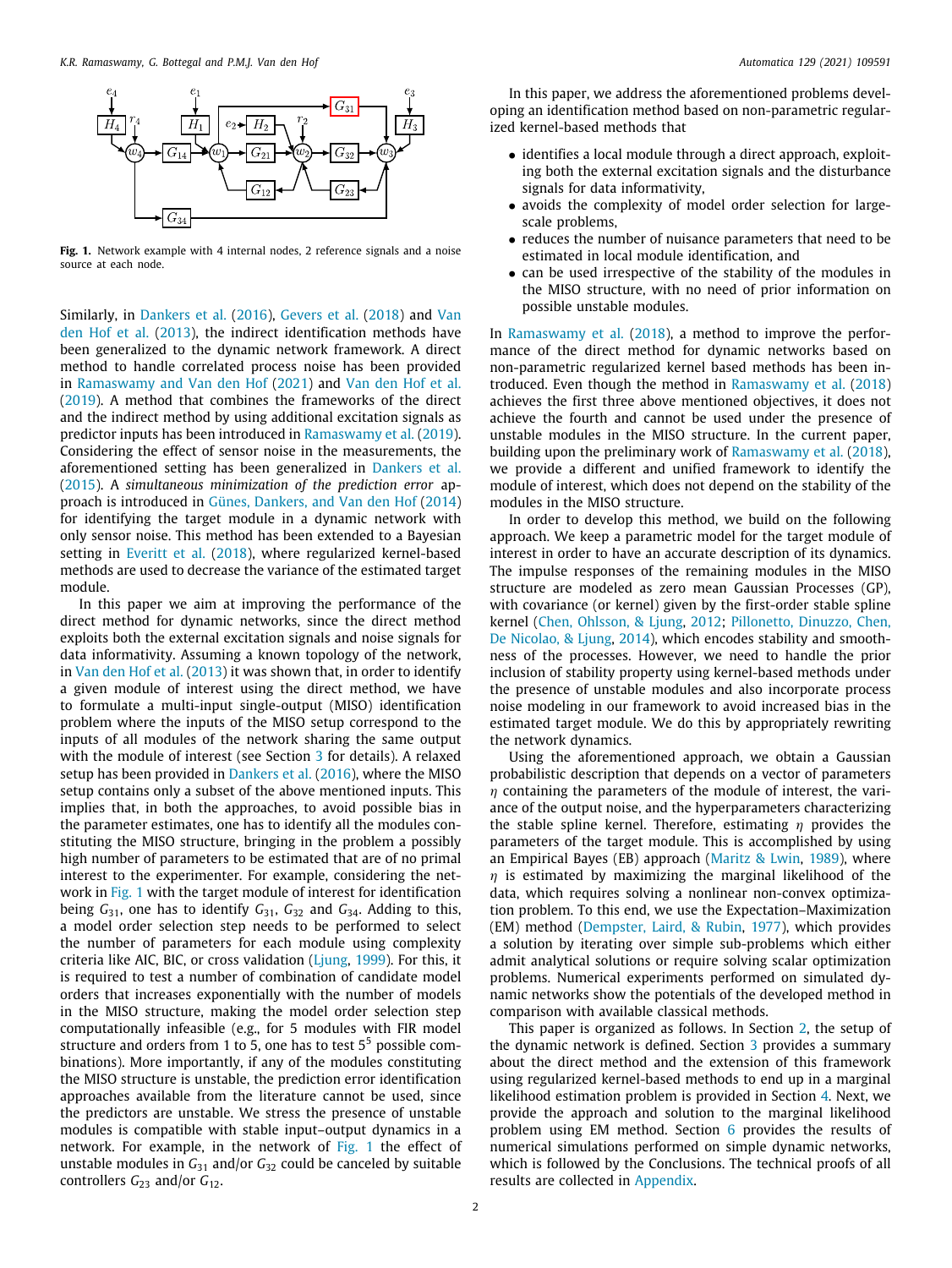# **2. Problem statement**

<span id="page-2-1"></span>Following the setup of [Van den Hof et al.](#page-11-17) ([2013](#page-11-17)), we consider a dynamic network that is built up of *L* scalar measurable internal variables or nodes  $w_j(t)$ ,  $j = 1, ..., L$ . The dynamic network is defined by the equation (time and frequency dependence is omitted below),

$$
\begin{bmatrix} w_1 \\ w_2 \\ \vdots \\ w_L \end{bmatrix} = \begin{bmatrix} 0 & G_{12}^0(q) & \dots & G_{1L}^0(q) \\ G_{21}^0(q) & 0 & \dots & G_{2L}^0(q) \\ \vdots & \vdots & \ddots & \vdots \\ G_{L1}^0(q) & G_{L2}^0(q) & \dots & 0 \end{bmatrix} \begin{bmatrix} w_1 \\ w_2 \\ \vdots \\ w_L \end{bmatrix} + \begin{bmatrix} r_1 \\ r_2 \\ \vdots \\ r_L \end{bmatrix} + \begin{bmatrix} v_1 \\ v_2 \\ \vdots \\ v_L \end{bmatrix}
$$

$$
= G^0(q)w(t) + r(t) + v(t)
$$
(1)

The representation in  $(1)$  $(1)$  is an extension of the Dynamic Structure Function (DSF) representation ([Gonçalves & Warnick](#page-10-5), [2008](#page-10-5)). In the above equation,

- $q^{-1}$  is the shift (delay) operator i.e.  $q^{-1}u(t) = u(t-1)$ ;
- $\bullet$   $G^0_{jk}(q)$  is a strictly proper rational transfer function for  $j=$  $1, \ldots, L$  and  $k = 1, \ldots, L$ ;
- $v_i(t)$  is an unmeasured process noise entering node  $w_i(t)$ . It is a realization of a stationary stochastic process represented by  $v_j(t) = H_j^0(q)e_j(t)$ , with  $e_j(t)$  a Gaussian white noise process with unknown variance  $\sigma_j^2$  and  $H_j^0(q)$  a monic, stable and minimum phase filter;
- $\bullet$   $r_i(t)$  is a measured external excitation signal entering node  $w_i(t)$ . In some nodes, it may be absent.

We assume that the dynamic network is stable, i.e.  $(I - G^0(q))^{-1}$  is stable, and well posed (see [Van den Hof et al.](#page-11-17), [2013](#page-11-17) for details). Also we consider that the process noise  $v_i(t)$  entering the node  $w<sub>i</sub>(t)$  is uncorrelated with the process noise entering any other node of the network. We assume that we have collected *N* measurements of the internal variables  $\{w_k(t)\}_{t=1}^N$ ,  $k = 1, \ldots, L$ , and that we are interested in building a model of the module directly linking node  $i$  to node  $j$ , that is  $G^0_{ji}(q)$ , using the measurements of the internal variables, and possibly *r*. To this end, we choose a parameterization of  $G^0_{ji}(q)$ , denoted as  $G_{ji}(q,\theta)$ , that describes the dynamics of the module of interest for a certain parameter vector  $\theta_0 \in \mathbb{R}^{n_\theta}$ .

We define  $G_{jk}^0,$   $k\in\mathcal{N}_j$  and  $H_j^0$  as rational transfer function such

that 
$$
G_{jk}^0(q) = B_{jk}^0(q)/F_{jk}^0(q)
$$
 and  $H_j^0(q) = C_j^0(q)/D_j^0(q)$  where  
\n $B_{jk}^0(q) = b_{jk_1}^0 q^{-1} + \cdots + b_{jk_{n_b}}^0 q^{-n_{j_k}}$ ,  
\n $F_{jk}^0(q) = 1 + f_{jk_1}^0 q^{-1} + \cdots + f_{jk_{n_f}}^0 q^{-n_{j_k}}$ ,  
\n $C_j^0(q) = 1 + C_j^0 q^{-1} + \cdots + C_j^0 {}_{n_c} q^{-n_{c_j}}$ ,  
\n $D_j^0(q) = 1 + d_{j_1}^0 q^{-1} + \cdots + d_{j_{n_d}}^0 q^{-n_{d_j}}$ , (2)

are polynomials, and  $n_{b_{jk}}, n_{f_{jk}}, n_{c_j}, n_{d_j}$  are positive integers, and  $\mathcal{N}_j$ is the set of node indices *k* such that  $G_{jk} \neq 0$ . We now expand the parameterization of  $G_{ji}^0(q)$  as  $G_{ji}(q,\theta)=B_{ji}(q,\theta_B)/F_{ji}(q,\theta_F)=0$  $B_{ji}(q, \theta_B)/(1 + \bar{F}_{ji}(q, \theta_F))$  with  $\theta = \begin{bmatrix} \theta_B^\top & \theta_F^\top \end{bmatrix}^\top$ , where  $\theta_B$  and  $\theta_F$ are the parameterized coefficients of polynomials  $B_{ji}^0(q)$  and  $F_{ji}^0(q)$  respectively as in Eq. ([2\)](#page-2-4) (i.e.  $\theta_B = [b_{ji_1} \dots b_{ji_{n_b}}]^\top$  and  $\theta_F =$  $[f_{ji1} \cdots \cdots \ f_{ji_{n_f}}]^\top$ ).

# **3. The standard direct method**

<span id="page-2-0"></span>Following the definition of a dynamic network in the previous section, each scalar internal variable can be described as:

<span id="page-2-5"></span>
$$
w_j(t) = \sum_{k \in \mathcal{N}_j} G_{jk}^0(q) w_k(t) + r_j(t) + v_j(t)
$$
\n(3)

The above equation represents a MISO structure and is the starting point of the methodology presented in this paper, which is based on extending the direct method ([Van den Hof et al.,](#page-11-17) [2013\)](#page-11-17). In the standard direct method for dynamic networks ([Van den Hof](#page-11-17) [et al.,](#page-11-17) [2013\)](#page-11-17), we consider the one-step-ahead predictor ([Ljung,](#page-10-12) [1999\)](#page-10-12) of w*j*(*t*):

<span id="page-2-3"></span>
$$
\hat{w}_j(t|t-1; \theta) = (1 - (H_j)^{-1}(q, \theta))w_j(t) \n+ (H_j)^{-1}(q, \theta)G_{ji}(q, \theta)w_i(t) \n+ (H_j)^{-1}(q, \theta) \Big( \sum_{k \in \mathcal{N}_j \setminus \{i\}} G_{jk}(q, \theta)w_k(t) + r_j(t) \Big)
$$

which is a function of the parameter vector  $\theta$ . Not only the target module, but also the modules  $G_{jk}^0(q)$ ,  $k \in \mathcal{N}_j\backslash\{i\}$ , and the noise model  $H_j^0(q)$ , are suitably parameterized with additional parameters. The parameter vector of interest  $\theta$  is identified by minimizing the sum of the squared prediction error  $\varepsilon_i(t)$  =  $w_i(t) - \hat{w}_i(t|t-1; \theta)$ . We note that in this formulation, the prediction error depends also on the additional parameters entering the remaining modules and the noise model, which need to be identified to guarantee consistent estimates of  $\theta$ . Therefore, the total number of parameters may grow large if the cardinality of  $\mathcal{N}_i$ is large, with a detrimental effect on the variance of the estimate of  $\theta$  in the case where *N* is not very large.

# **4. The developed empirical Bayes identification technique**

<span id="page-2-2"></span>We now discuss how to use regularized kernel-based methods to avoid parameterization of the additional modules (all modules except the target module) in the MISO structure. We define the following quantities:

$$
S_j^0(q) := 1 - (H_j^0)^{-1}(q) \quad , \quad S_{jk}^0(q) := (H_j^0)^{-1} G_{jk}^0(q).
$$

Considering the above definitions, Eq.  $(3)$  $(3)$  $(3)$  can be re-written as

<span id="page-2-6"></span>
$$
w_j(t) = \hat{w}_j(t|t-1) + e_j(t),
$$
  
=  $S_j^0(q)w_j(t) + (1 - S_j^0(q))(G_{ji}^0(q)w_i(t) + r_j(t))$   
+  $\sum_{k \in \mathcal{N}_j \setminus \{i\}} S_{jk}^0(q)w_k(t) + e_j(t),$  (4)

<span id="page-2-7"></span><span id="page-2-4"></span>where we isolate the target module  $G_{ji}^0(q)$ . A main challenge when using kernel methods for LTI system identification is that typically a prior knowledge on the stability of the predictor filters in  $(4)$  is imposed to reduce the MSE of the estimated impulse response of the system (see [Pillonetto et al.,](#page-11-19) [2014;](#page-11-19) [Ramaswamy et al.,](#page-11-14) [2018\)](#page-11-14). When all systems (i.e.  $G_{jk}$ ,  $k \in \mathcal{N}_j$ ) are stable, as assumed in [Ramaswamy et al.](#page-11-14) [\(2018\)](#page-11-14), the predictor filters in  $(4)$  $(4)$  are stable and the setup in ([4](#page-2-6)) lends itself for kernel-based estimation of the predictor filters. However, when some or all systems in the MISO structure are not stable, the imposition of prior knowledge on stability is not possible unless we suitably rewrite the network dynamics in [\(3](#page-2-5)).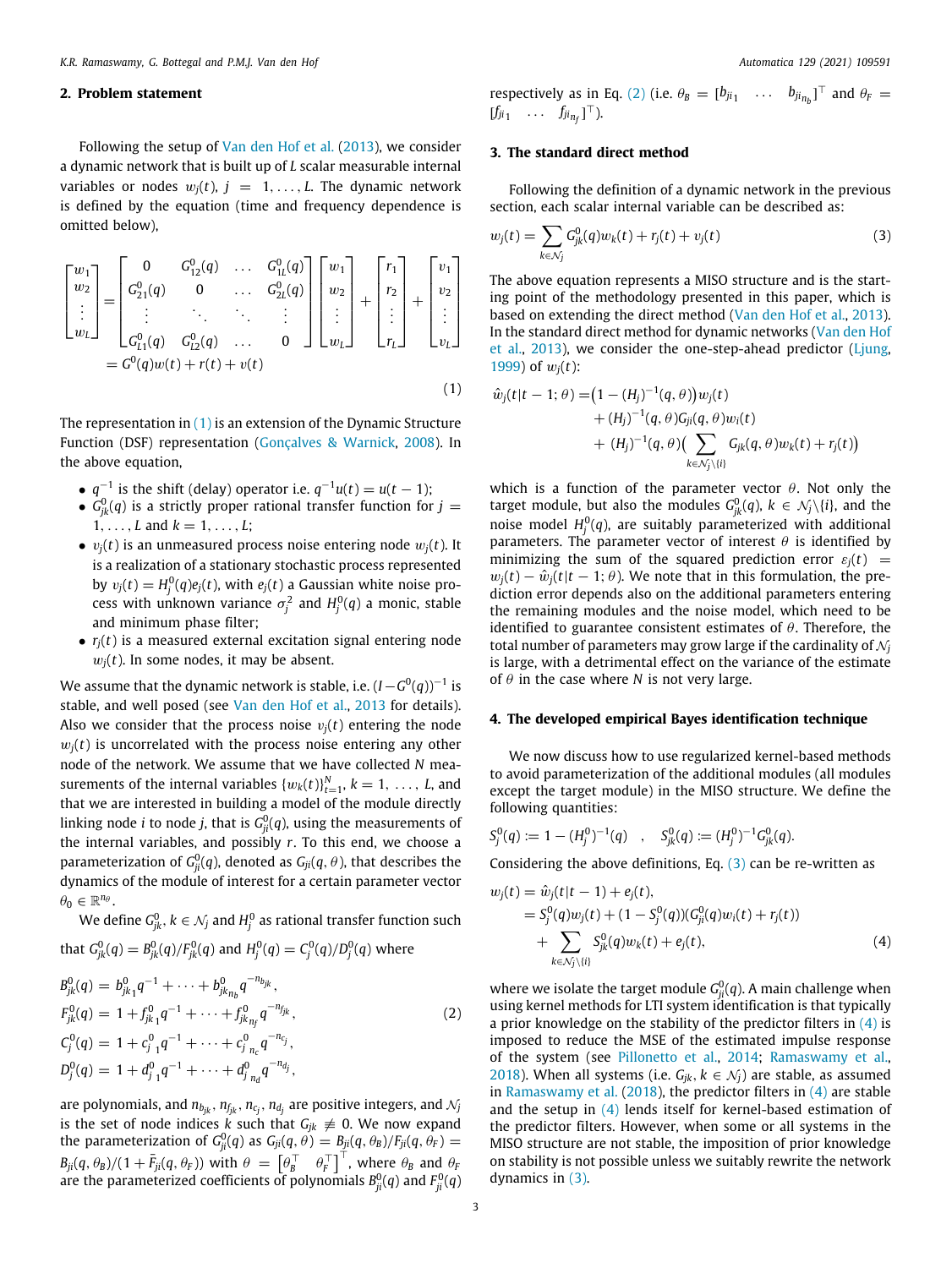**Proposition 1.** *Consider the network equation of the output node signal* w*j*(*t*) *in* ([3](#page-2-5))*. The network equation can be represented in an alternative way as,*[1](#page-3-0)

<span id="page-3-0"></span>
$$
w_j(t) = M_j(q)w_j(t) - (1 - M_j(q))\bar{F}_{ji}(q)w_j(t) + (1 - M_j(q))B_{ji}(q)w_i(t) + \sum_{k \in \mathcal{N}_j \setminus \{i\}} M_{jk}(q)w_k(t) + \bar{e}_j(t),
$$
 (5)

*where*  $M_{\star}(q)$  *are strictly proper predictor filters,*  $B_{ii}(q)$  *and*  $F_{ii}(q)$  =  $-(1 - F_{ii}(q))$  are stable polynomials representing  $G_{ii}(q)$ , and  $\bar{e}_i(t)$  is a Gaussian white noise with variance  $\bar{\sigma}^2_j$ .

**Proof.** Collected in the [Appendix.](#page-8-0) The expressions for  $M_{\star}(q)$  are provided in the [Appendix.](#page-8-0)  $\square$ 

Since all the predictor filters in the rewritten network dynamics are stable, this formulation lends itself to the Bayesian approach [\(Ramaswamy et al.](#page-11-14), [2018\)](#page-11-14), as described in the subsequent sections.

## *4.1. Vector description of the dynamics*

In order to apply a kernel-based method to  $(5)$  $(5)$ , we are going to formulate a vector description of the network dynamics for the available *N* measurements. For notation purposes, we consider *N*-dimensional vectors  $b_{ii}$  and  $f_{ii}$  (which will also depend on  $\theta$ , although we will keep this dependence tacit) which are the parameterized coefficients of  $B_{ji}(q, \theta_B)$  and  $\bar{F}_{ji}(q, \theta_F)$  respectively stacked with zeros (i.e.  $b_{ji} = [\hat{\theta}_B^\top \quad \mathbf{0}^\top]^\top$  and  $f_{ji} = [\theta_F^\top \quad \mathbf{0}^\top]^\top$ ). Similarly, we define the vector  $m_k$ ,  $k \in \mathcal{N}_i \setminus \{i\}$ , and  $m_i$  as the vectors containing the first *l* coefficients of the impulse responses of  $M_{jk}(q)$ ,  $k \in \mathcal{N}_j \setminus \{i\}$ , and  $M_j(q)$ , respectively. The integer *l* is chosen large enough to ensure  $m_k(l + 1)$ ,  $m_i(l + 1) \simeq 0$ .

**Lemma 1.** Let the vector notation for the node  $w_j(t)$  be  $w_j :=$  $\begin{bmatrix} w_j(1) & \dots & w_j(N) \end{bmatrix}^T$ . Considering the parameterization of  $G_{ji}^0$ , the *network dynamics in* [\(5](#page-3-1)) *can be represented in the vector form as:*

$$
w_j = \tilde{W}m_j + \mathbf{W}_{ji}\mathbf{g}_{ji} + \sum_{k \in \mathcal{N}_j \setminus \{i\}} W_k m_k + \bar{e}_j,
$$
\n(6)

 $z^j$  where  $\mathbf{g}_{ji}$   $=$   $[b_{ji}^\top$   $f_{ji}^\top]^\top$  and  $\bar{e}_j$  is the vectorized noise.  $\tilde{W}$ ,  $\mathbf{W}_{ji}$ *and W<sup>k</sup> are Toeplitz matrices constructed from measurements of the nodes in the MISO structure.*

**Proof.** We denote by  $W_k$   $\in$   $\mathbb{R}^{N \times l}$  the Toeplitz matrix of the  $\text{vector } \overrightarrow{w}_k := \begin{bmatrix} 0 & w_k(1) & \dots & w_k(N-1) \end{bmatrix}^T, k \in \{\mathcal{N}_j \cup j\} \setminus \{i\}$ and  $W_{\ell}^{N} \in \mathbb{R}^{N \times N}$  the Toeplitz matrix of the vector  $\vec{w}_{\ell} :=$  $\begin{bmatrix} 0 & w_{\ell}(1) & \ldots & w_{\ell}(N-1) \end{bmatrix}^T$  where  $\ell \in \{i, j\}$ . Similarly, we denote by  $\overline{W}_\ell \in \mathbb{R}^{N \times l}$  the Toeplitz matrix of the vector  $\overline{W}_\ell :=$  $\begin{bmatrix} 0 & 0 & -w_{\ell}(1) & \dots & -w_{\ell}(N-2) \end{bmatrix}^T$ ,  $\ell \in \{i, j\}$ . Also  $G_b$  and  $G_f$ are the Toeplitz matrix of  $b_{ji}$  and  $f_{ji}$  respectively. Considering the parameterization of  $G_{ji}^0$  and the above established notations, we can rewrite the network dynamics in [\(5\)](#page-3-1) as [\(6](#page-3-2)) where  $\tilde{W}$  :=  $W_j + G_b W_i - G_f W_j$ ,  $W_{ji} = [W_i^N - W_j^N]$ ,  $\mathbf{g}_{ji} = [b_{ji}^\top f_{ji}^\top]^\top$  and  $\overline{e}_j$  is the vectorized noise.  $\Box$ 

## *4.2. Modeling strategy for the additional modules*

We now have a vector description of the module dynamics where we have isolated the objective of the identification method, namely **g***ji*, from the non-interesting nuisance terms,

<span id="page-3-1"></span>namely *m<sup>k</sup>* and *m<sup>j</sup>* . As the next step, we discuss our modeling strategy with the use of regularized kernel-based methods. Our goal is to limit the number of parameters necessary to describe  $w_j$  in  $(6)$  $(6)$ , in order to increase the accuracy of the estimated parameter vector of interest  $\theta$ . In order to achieve this, we keep a parametric model for  $\mathbf{g}_{ii}$  (accounting for the zeros in  $\mathbf{g}_{ii}$ ), while the remaining impulse responses in  $(6)$  $(6)$  $(6)$  are modeled with nonparametric model as zero mean Gaussian processes. The choice of Gaussian processes is motivated by the fact that, with a suitable choice of the prior covariance matrix (usually referred to as kernel), we can get a significant reduction in the variance of the estimated impulse responses [\(Pillonetto et al.,](#page-11-19) [2014](#page-11-19)). Therefore, we model  $m_j$  and  $m_k$ ,  $k \in \mathcal{N}_j \setminus \{i\}$ , as independent<sup>[2](#page-3-3)</sup> zero mean Gaussian processes (vectors in this case). The choice of the covariance matrix (kernel) of these vectors are given by the *First-order Stable Spline kernel* whose general structure is given as,

<span id="page-3-3"></span>
$$
[K_{\beta}]_{x,y} = \lambda \beta^{\max(x,y)}, \qquad (7)
$$

where  $\beta \in [0, 1)$  is a *hyperparameter* that regulates the decay velocity of the realizations of the corresponding Gaussian vector, while  $\lambda \geq 0$  tunes their amplitude. The choice of this kernel is motivated by the fact that it enforces favorable properties such as stability and smoothness in the estimated impulse responses ([Pil](#page-11-21)[lonetto, Chiuso, & De Nicolao,](#page-11-21) [2011;](#page-11-21) [Pillonetto & De Nicolao,](#page-11-22) [2010\)](#page-11-22). Therefore, we have that

$$
m_j \sim \mathcal{N}(0, \lambda_j K_{\beta_j}) \tag{8}
$$

$$
m_k \sim \mathcal{N}(0, \lambda_k K_{\beta_k}), \quad k \in \mathcal{N}_j \backslash \{i\},\tag{9}
$$

where we have assigned different hyperparameters to the impulse response priors to guarantee flexible enough models.

# *4.3. Incorporating empirical Bayes approach*

We define

$$
\mathbf{m} := \begin{bmatrix} m_j^\top & m_{k_1}^\top & m_{k_2}^\top & \dots & m_{k_p}^\top \end{bmatrix}^\top , \qquad (10)
$$

<span id="page-3-2"></span>where  $k_1, \ldots, k_p$  are the elements of the set  $\mathcal{N}_j\backslash\{i\}$ , and

$$
\mathbf{W} := \begin{bmatrix} \tilde{W} & W_{k1} & W_{k2} & \dots & W_{kp} \end{bmatrix}, \tag{11}
$$

$$
\mathbf{K} := \text{diag}\{\lambda_j K_{\beta_j}, \lambda_{k1} K_{\beta_{k1}}, \dots, \lambda_{kp} K_{\beta_{kp}}\}.
$$
 (12)

Using the above, we can rewrite  $(6)$  $(6)$  in compact form as

$$
w_j = \mathbf{Wm} + \mathbf{W}_{ji}\mathbf{g}_{ji} + \bar{e}_j. \tag{13}
$$

Having assumed a Gaussian distribution of the noise, we can write the joint probabilistic description of **m** and  $w_j$ , which is jointly Gaussian, as:

$$
p\left(\begin{bmatrix} \mathbf{m} \\ w_j \end{bmatrix}; \eta\right) \sim \mathcal{N}\left(\begin{bmatrix} \mathbf{0} \\ \mathbf{W}_{ji}\mathbf{g}_{ji} \end{bmatrix}, \begin{bmatrix} \mathbf{K} & \mathbf{K}\mathbf{W}^\top \\ \mathbf{W}\mathbf{K} & \mathbf{P} \end{bmatrix}\right),\tag{14}
$$

where

$$
\mathbf{P} := \bar{\sigma}_j^2 I_N + \tilde{W} \lambda_j K_{\beta_j} \tilde{W} + \sum_{k \in \mathcal{N}_j \setminus \{i\}} W_k \lambda_k K_{\beta_k} W_k^{\top}, \tag{15}
$$

and this pdf depends upon the vector of parameters

$$
\eta := \begin{bmatrix} \theta^{\top} & \lambda_j & \lambda_{k1} & \dots & \lambda_{kp} & \beta_j & \beta_{k1} & \dots & \beta_{kp} & \bar{\sigma}_j^2 \end{bmatrix},
$$

 $1$  from now on superscript  $0$  is dropped for convenience.

 $2$  It is clear that these impulse responses share some common dynamics given by the pre-multiplication with the inverse of the noise model  $H_i(q)$ . However, for computational purposes it is convenient to treat the impulse responses as independent. Furthermore, incorporating the mutual dependence through a suitable choice of prior distribution seems a non-trivial problem that deserves a thorough analysis that is outside the scope of this paper.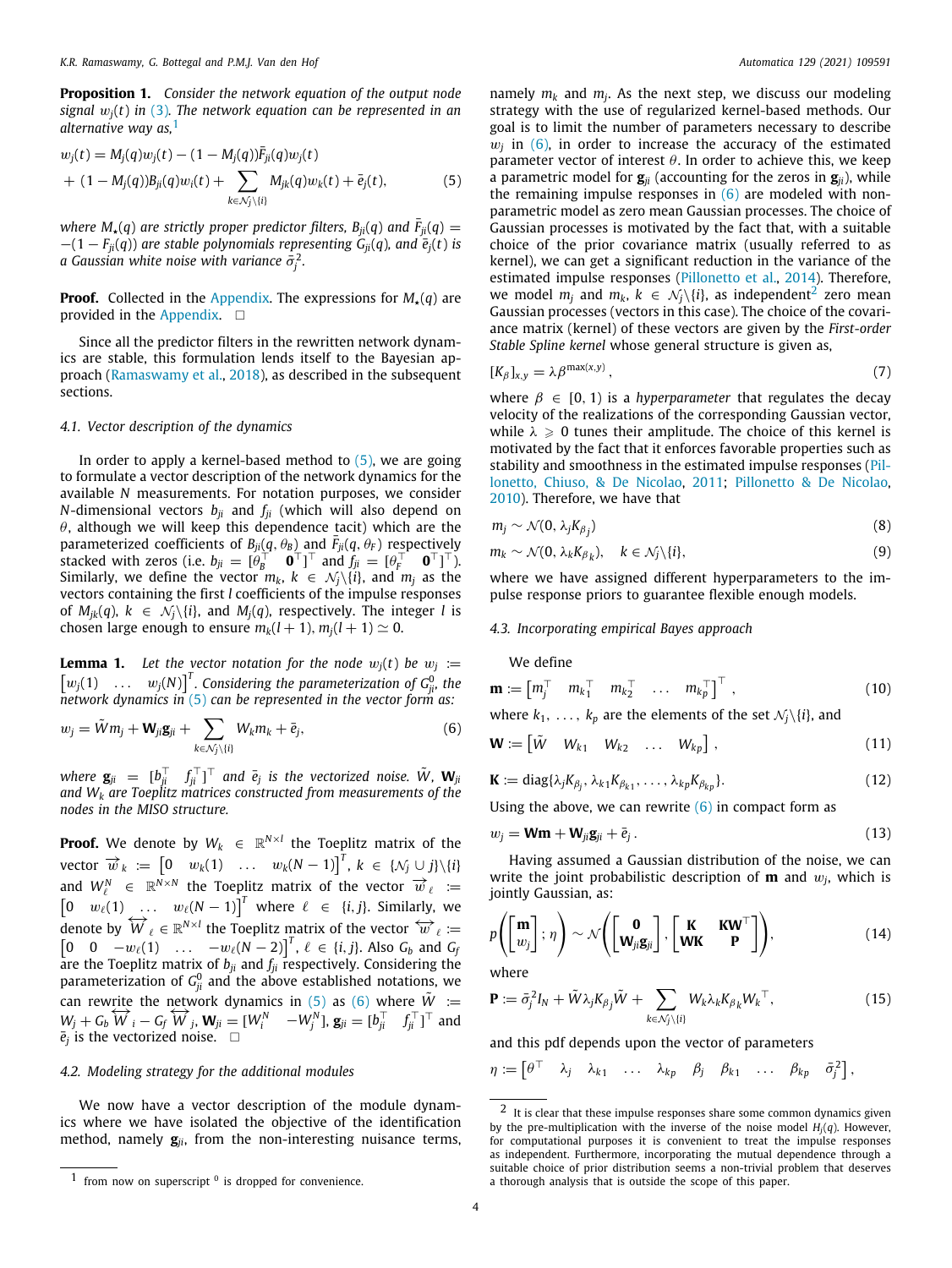which contains the parameter vector of the target module, the hyperparameters of the kernels of the impulse response models of the other modules, and the variance of the ''dummy'' noise corrupting  $w_i(t)$ . Therefore, we focus on the estimation of  $\eta$ , since it contains the parameter of interest  $\theta$ . To this end, we apply an Empirical Bayes (EB) approach. We consider the marginal pdf of w*j* , which is obtained by integrating out the dependence on **m** and corresponds to

$$
p(w_j; \eta) \sim \mathcal{N}(\mathbf{W}_{ji}\mathbf{g}_{ji}, \mathbf{P}).
$$
\n(16)

Then, the estimate of  $\eta$  is obtained by maximizing the marginal likelihood of  $w_j$ , namely

$$
\hat{\eta} = \underset{\eta}{\arg \max} p(w_j; \eta)
$$
\n
$$
= \underset{\eta}{\arg \min} \log \det \mathbf{P} + (w_j - \mathbf{W}_{ji} \mathbf{g}_{ji})^{\top} \mathbf{P}^{-1} (w_j - \mathbf{W}_{ji} \mathbf{g}_{ji}).
$$
\n(17)

Solving this optimization problem can be a cumbersome task, because it is a nonlinear one and involves a large number of decision variables. In the next section, we study how to solve the marginal likelihood problem through a dedicated iterative scheme.

## **5. Solution to the marginal likelihood problem**

In this section, we focus on solving the problem in [\(17\)](#page-4-0) by deriving an iterative solution scheme through the EM algorithm [\(Dempster et al.](#page-10-15), [1977](#page-10-15)). For this, we need to first define a *latent variable* whose estimation simplifies the computation of the marginal likelihood. In our case, a natural choice is **m**. Then, the solution to ([17](#page-4-0)) using the EM algorithm is obtained by iterating among the following two steps:

 $\bullet$  *E-Step:* Given an estimate  $\hat{\eta}^{(n)}$  computed at the *n*th iteration, compute

$$
Q^{(n)}(\eta) = \mathbb{E}[\log p(w_j, \mathbf{m}; \eta)], \qquad (18)
$$

where the expectation of the joint log-likelihood of w*<sup>j</sup>* and  ${\bf m}$  is taken with respect to the posterior  $p({\bf m}|w_j;\,\hat{\eta}^{(n)});$ 

• *M-Step:* Update  $\hat{\eta}$  by solving

$$
\hat{\eta}^{(n+1)} = \underset{\eta}{\text{arg max }} Q^{(n)}(\eta). \tag{19}
$$

When iterating among the above steps, convergence to a stationary point of the marginal likelihood is ensured [\(Boyles,](#page-10-16) [1983\)](#page-10-16). This stationary point can be a local or global maximum of the objective function. In the next section, we show that we clearly get an advantage in solving the original marginal likelihood problem  $(17)$  $(17)$  $(17)$  by repetitively solving  $(19)$  using the EM algorithm. We show that, when we use the EM method, the nonlinear optimization problem becomes a problem of iteratively constructing analytical solutions and solving scalar optimization problems, which significantly simplifies solving [\(17\)](#page-4-0).

# *5.1. Computation of E-step*

First we focus on the E-step. The posterior distribution of **m** given  $w_i$  and an estimate of  $\eta$  is Gaussian and corresponds to (see also [Anderson & Moore](#page-10-17), [1979](#page-10-17)),

$$
p(\mathbf{m}|w_j;\,\eta) \sim \mathcal{N}\big(\mathbf{C}(w_j - \mathbf{W}_{ji}\mathbf{g}_{ji}),\mathbf{P}_m\big) \tag{20}
$$

.

where

$$
\mathbf{P}_m = \left(\frac{\mathbf{W}^\top \mathbf{W}}{\bar{\sigma}_j^2} + \mathbf{K}^{-1}\right)^{-1}; \quad \mathbf{C} = \frac{\mathbf{P}_m \mathbf{W}^\top}{\bar{\sigma}_j^2}
$$

Let  $\hat{\mathbf{m}}^{(n)}$  and  $\hat{\mathbf{P}}_m^{(n)}$  be the posterior mean and covariance of **m** obtained from [\(20](#page-4-2)) using  $\hat{\eta}^{(n)}$ . We define

$$
\hat{\mathbf{M}}^{(n)} := \hat{\mathbf{P}}_m^{(n)} + \hat{\mathbf{m}}^{(n)} \hat{\mathbf{m}}^{(n)\top},
$$

and consider its  $l \times l$  diagonal blocks, which we denote by  $\hat{\mathbf{M}}^{(n)}_j, \hat{\mathbf{M}}^{(n)}_{k_1}, \ \ldots, \ \hat{\mathbf{M}}^{(n)}_{k_p},$  respectively. These sub-matrices correspond to the posterior second moments of the estimated impulse responses  $\hat{m}^{(n)}_j$ ,  $\hat{m}^{(n)}_{k_1}$ , ...,  $\hat{m}^{(n)}_{k_p}$ .

The following lemma provides the structure of the function  $Q^{(n)}(\eta)$  for the particular situation of our setup in [\(17](#page-4-0)).

<span id="page-4-8"></span>**Lemma 2.** Let  $\hat{\eta}^{(n)}$  be the estimate of  $\eta$  at the nth iteration of the *EM algorithm according to* [\(19\)](#page-4-1)*. Then*

<span id="page-4-3"></span><span id="page-4-0"></span>
$$
Q^{(n)}(\eta) = Q_0^{(n)}(\bar{\sigma}_j^2, \theta) + \sum_{k \in \{\mathcal{N}_j \cup j\} \setminus \{i\}} Q_{m_k}^{(n)}(\lambda_k, \beta_k)
$$
(21)

*where*

<span id="page-4-7"></span>
$$
Q_{o}^{(n)}(\bar{\sigma}_{j}^{2}, \theta) = -N \log(\bar{\sigma}_{j}^{2}) - \frac{1}{\sigma_{j}^{2}} \left[ w_{j}^{\top} w_{j} - 2 w_{j}^{\top} \mathbf{W}_{ji} \mathbf{g}_{ji} + \mathbf{g}_{ji}^{\top} \mathbf{W}_{ji}^{\top} \mathbf{g}_{ji} - 2 w_{j}^{\top} \mathbf{W} \hat{\mathbf{m}}^{(n)} \right]
$$
\n
$$
+ 2 \mathbf{g}_{ji}^{\top} \mathbf{W}_{ji}^{\top} \mathbf{W} \hat{\mathbf{m}}^{(n)} + \text{tr}(\mathbf{W}^{\top} \mathbf{W} \hat{\mathbf{M}}^{(n)}) \right],
$$
\n
$$
Q_{m_{k}}^{(n)}(\lambda_{k}, \beta_{k}) = -\log \det(\lambda_{k} K_{\beta_{k}}) - \text{tr}((\lambda_{k} K_{\beta_{k}})^{-1} \hat{\mathbf{M}}_{k}^{(n)}). \qquad \Box \quad (23)
$$

#### <span id="page-4-4"></span>**Proof.** See the [Appendix](#page-8-0).

The function  $Q^{(n)}(\eta)$  is the summation of several terms that depend on different components of the vector  $\eta$ . In particular, we have a term of the type  $Q_{m_k}^{(n)}(\lambda_k, \beta_k)$  for each module in the MISO structure, and a term  $Q_0^{(n)}(\bar{\sigma}_j^2, \theta)$  for the module of interest and the noise variance. Therefore, the update of  $\eta$  according to [\(19\)](#page-4-1) splits into a number of independent and smaller optimization problems.

# <span id="page-4-9"></span>*5.2. Computation of M-step*

<span id="page-4-1"></span>We now focus on the M-step according to ([19](#page-4-1)). From [\(21\)](#page-4-3), it is evident that each kernel hyperparameters can be updated independently of the rest of the parameters. The following theorem, inspired by [Bottegal, Aravkin, Hjalmarsson, and Pillonetto](#page-10-18) ([2016\)](#page-10-18) and [Everitt et al.](#page-10-9) ([2018\)](#page-10-9), shows how to update the kernel hyperparameters.

<span id="page-4-10"></span>**Theorem 1.** *For the update of each kernel's hyperparameters that requires maximizing* [\(23](#page-4-4))*, we define*

<span id="page-4-11"></span>
$$
Q_{\beta_k}^{(n)}(\beta_k) = \log \det(K_{\beta_k}) + l \log \left( \text{tr}\big((K_{\beta_k})^{-1} \hat{\mathbf{M}}_k^{(n)}\big)\right) \tag{24}
$$

*for*  $k \in \{N_i \cup j\} \backslash i$ . Then the updates are obtained as,

<span id="page-4-5"></span>
$$
\hat{\beta_k}^{(n+1)} = \underset{\beta_k \in [0,1]}{\arg \min} Q_{\beta_k}^{(n)}(\beta_k); \tag{25}
$$

<span id="page-4-6"></span>
$$
\hat{\lambda_k}^{(n+1)} = \frac{1}{l} \text{tr} \big( (K_{\hat{\beta}_k^{(n+1)}})^{-1} \hat{\mathbf{M}}_k^{(n)} \big). \quad \Box
$$
\n(26)

# **Proof.** See the [Appendix](#page-8-0).

<span id="page-4-2"></span>The optimization problem in  $(25)$  $(25)$  $(25)$  can be difficult to perform in practice when the determinant of the kernel has a very low value or when the inversion of the kernel becomes difficult. To tackle this, we exploit the factorization of the *first order stable spline kernel* as in [Bottegal et al.](#page-10-18) [\(2016](#page-10-18)) by writing  $K_{\beta_k} = LD(\beta)L^T$ , where *L* is lower-triangular with known entries (essentially, an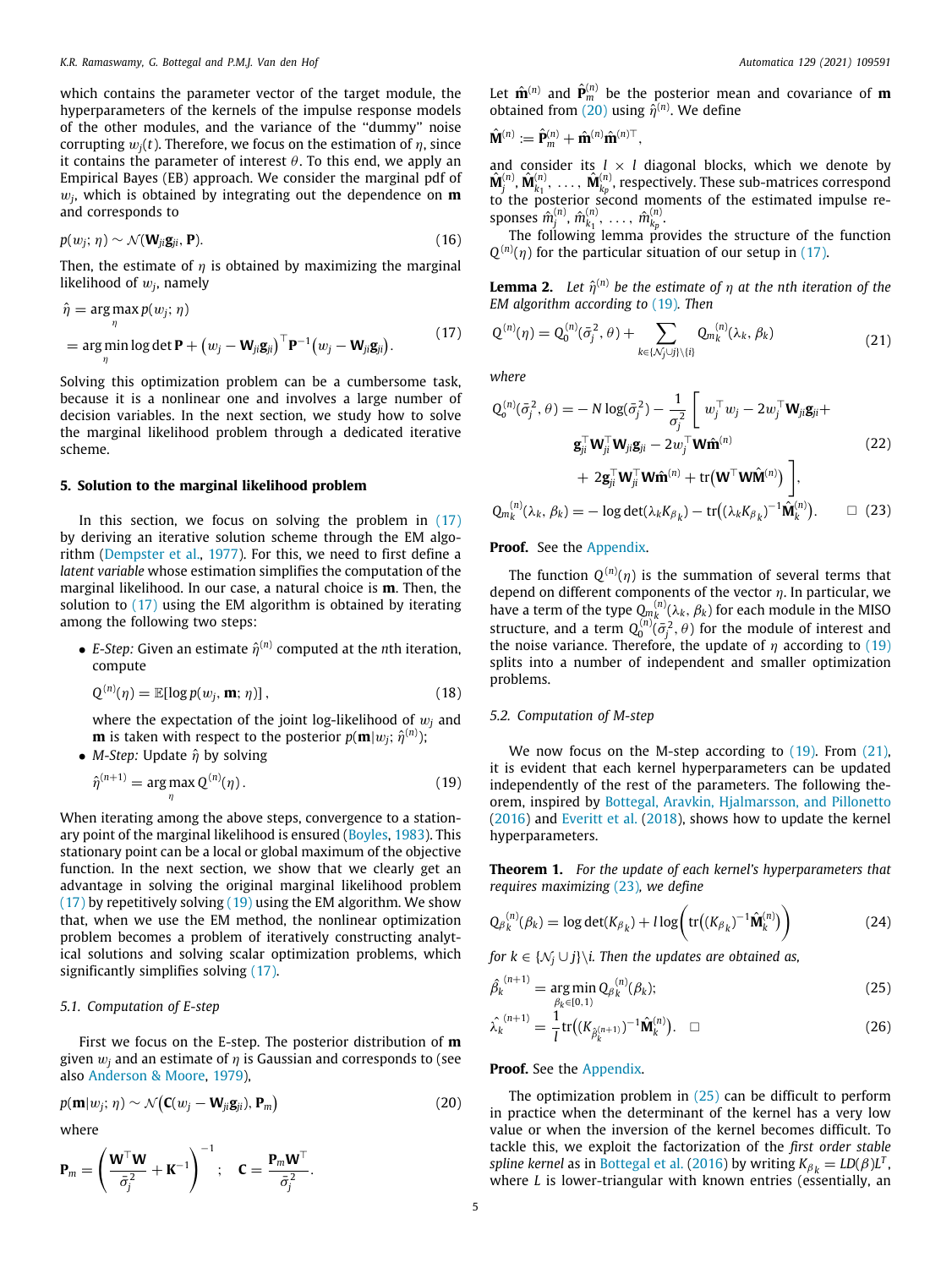"integrator") and  $D(\beta)$  is diagonal with entries essentially being an exponential functions of  $\beta$ . Using the above technique also increases the computation speed of the algorithm.

We note that from  $(26)$  that we get closed-form solutions for all  $\lambda_k$ ,  $k \in \{N_i \cup j\} \setminus \{i\}$ , while the  $\beta_k$ ,  $k \in \{N_i \cup j\} \setminus \{i\}$ , can be updated by solving scalar optimization problems in the domain [0, 1), as detailed in ([25](#page-4-5)). Therefore, the hyperparameters update turns out to be a computationally fast operation.

We now turn our attention to the update of  $\theta$  and  $\bar{\sigma}^2_j$  for which

we need to maximize  $(22)$ . We notice that the optimum with respect to  $\theta$  does not depend on the optimal value of  $\bar{\sigma}_j^2$ . Then, we can first update  $\theta$  and then use its optimal value to update  $\bar{\sigma}_j^2$ . How to update  $\theta$  is explained in the following theorem.

<span id="page-5-5"></span>**Theorem 2.** *The estimate of the parameter vector*  $\theta$  *is updated by solving the quadratic problem*

$$
\hat{\theta}^{(n+1)} = \arg\min_{\theta} \left[ \mathbf{g}_{ji}^{\top} \hat{\mathbf{A}}^{(n)} \mathbf{g}_{ji} - 2 \hat{\mathbf{b}}^{(n)\top} \mathbf{g}_{ji} \right]
$$
(27)

*that has a closed form solution given by*

$$
\hat{\theta}^{(n+1)} = \left(M^{\top}\hat{\mathbf{A}}^{(n)}M\right)^{-1}M^{\top}\hat{\mathbf{b}}^{(n)},\tag{28}
$$

where  $\hat{\mathbf{A}}^{(n)}$  and  $\hat{\mathbf{b}}^{(n)}$  are computed using the current estimates  $\hat{\mathbf{m}}^{(n)}$ and  $\hat{\eta}^{(n)}$ , and  $\mathbf{g}_{ji} = M\theta$  where  $M \in \mathbb{R}^{2\bar{N} \times n_{\theta}}$  is a matrix with 1 or 0 *as its elements.* □

## **Proof.** See the [Appendix](#page-8-0).

Therefore, the parameter vector of the target module is updated by solving the analytical expression [\(28\)](#page-5-0).

**Remark 1.** An additional advantage of the method developed in this paper is that it relies on iteratively solving a quadratic least squares problem to find the solution for the parameters of the target module  $\theta$  rather than solving a non-linear least squares problem as in [Ramaswamy et al.](#page-11-14) [\(2018](#page-11-14)), making the method computationally more efficient.

We are left with updating  $\bar{\sigma}_j^2$ , which is given in the next theorem.

<span id="page-5-2"></span>**Theorem 3.** Let  $\hat{\mathbf{g}}_{ji}^{(n+1)}$ ,  $\hat{\mathbf{W}}^{(n+1)}$  be constructed by inserting  $\hat{\theta}^{(n+1)}$ *in the general expression of* **g***ji and* **W***. Then*

$$
(\hat{\sigma}_j^2)^{(n+1)} = \frac{1}{N} \left[ \left\| w_j - \mathbf{W}_{ji} \hat{\mathbf{g}}_{ji}^{(n+1)} \right\|_2^2 - 2 w_j^\top \hat{\mathbf{W}}^{(n+1)} \hat{\mathbf{m}}^{(n)} + \right.
$$
  

$$
2 \hat{\mathbf{g}}_{ji}^{(n+1)\top} \mathbf{W}_{ji}^\top \hat{\mathbf{W}}^{(n+1)} \hat{\mathbf{m}}^{(n)} + \text{tr}(\hat{\mathbf{W}}^{(n+1)\top} \hat{\mathbf{W}}^{(n+1)} \hat{\mathbf{M}}^{(n)}) \right] \square
$$

**Proof.** See the [Appendix](#page-8-0).

<span id="page-5-4"></span>Thus, a closed-form solution for the estimate of the noise variance is also obtained.

**Remark 2.** We estimate the "dummy" noise variance  $\bar{\sigma}_j^2$  =  $|f_{a_{n_f}}|^2 \sigma_j^2$ , that is a scaled version of the original output noise power in the network. If there are no unstable systems in the MISO setup, then  $\bar{\sigma}_j^2$  will be  $\sigma_j^2$ . This will be verified with numerical simulations in Section [6.](#page-6-0)

All-in-all, we have obtained a fast iterative procedure that provides a local solution to the marginal likelihood problem [\(17\)](#page-4-0). All the updates follow simple rules that allow for fast iterative computation. Algorithm [1](#page-5-1) summarizes the steps to follow to obtain  $\hat{\eta}$  and therefore  $\hat{\theta}$ .

The initialization can be done by randomly choosing  $\eta$  considering the constraints of hyperparameters. The convergence

# <span id="page-5-1"></span>**Algorithm 1** Algorithm for local module identification in dynamic networks

**Input:**  $\{w_k(t)\}_{t=1}^N$ ,  $k = 1, \ldots, p$ **Output:**  $\hat{\theta}$ 

- (1) Set  $n = 0$ , Initialize  $\hat{\eta}^{(0)}$ .
- (2) Compute  $\hat{\mathbf{P}}_m^{(n)}$ ,  $\hat{\mathbf{C}}^{(n)}$ ,  $\hat{\mathbf{M}}^{(n)}$  and  $\hat{\mathbf{m}}^{(n)}$ .
- (3) Update hyperparameters  $\hat{\beta}_k^{(n+1)}$  and  $\hat{\lambda}_k^{(n+1)}$  using [\(25\)](#page-4-5) and ([26](#page-4-6)) respectively for all  $k \in \{N_j \cup \{j\}\}\backslash \{i\}.$
- (4) Update  $\hat{\theta}^{(n+1)}$  by solving ([28](#page-5-0)).
- (5) Update  $\hat{\sigma}^{2(n+1)}_j$  as in [Theorem](#page-5-2) [3.](#page-5-2)
- (6) Set  $\hat{\eta}^{(n+1)}$ =  $\begin{bmatrix} \hat{\theta}^{\top(n+1)} \hat{\lambda}_j^{(n+1)} \hat{\lambda}_k^{(n+1)} \dots \hat{\lambda}_{kp}^{(n+1)} \\ \hat{\beta}_j^{(n+1)} \hat{\beta}_k^{(n+1)} \dots \hat{\beta}_{kp}^{(n+1)} \hat{\sigma}_{kp}^{2(n+1)} \hat{\sigma}_j^{2(n+1)} \end{bmatrix}^{\top}$

(7) Set  $n = n + 1$ .

(8) Repeat from steps (2) to (7) until convergence.

<span id="page-5-0"></span>criterion for the algorithm depend on the value of  $\frac{\|\hat{\eta}^{(n)} - \hat{\eta}^{(n-1)}\|}{\|\hat{\eta}^{(n)} - \hat{\eta}^{(n-1)}\|}$  $\frac{n-1}{\|\hat{\eta}^{(n-1)}\|}$ .

This value should be small for convergence so that the algorithm can be terminated. A value of  $10^{-2}$  is considered for the numerical simulations in Section [6](#page-6-0). The other convergence criterion is the maximum number of iterations. It is taken as 50.

**Remark 3.** Being applicable to a MISO identification setup, the introduced method can also be inherently used for parametric SISO identification, where the process noise modeling is now simplified by avoiding the model order selection and reducing the number of parameters of the noise model to two (which are the hyperparameters λ*j*, β*j*).

### **Remark 4.** We notice that:

- The method does not require prior information about the stability of the systems  $G_{jk}$ ,  $k \in \mathcal{N}_j$  and the number of unstable poles in the systems.
- <span id="page-5-3"></span>• According to [Dankers et al.](#page-10-8) [\(2016\)](#page-10-8), in view of consistency of the target module estimate, it is not necessary to take all nodes  $w_k$ ,  $k \in \mathcal{N}_i$  as the inputs in the MISO structure, but it is sufficient to take a subset of nodes in  $N_i$  as inputs such that every parallel path<sup>[3](#page-5-3)</sup> from  $w_i$  to  $w_j$  and every loop around  $w_i$  passes through a selected input. This may lead to confounding variables which can be handled using additional inputs [\(Dankers, Van den Hof, Materassi, & Weerts,](#page-10-19) [2017](#page-10-19)). At the same time, in view of an appropriate bias–variance trade off, especially under limited data circumstances, it could be attractive to include more predictor inputs than the ones that are strictly necessary for achieving consistency. While the algorithm presented in this paper can be applied to any choice of such MISO structure, we have formulated the results for the situation where all nodes  $w_k$ ,  $k \in \mathcal{N}_j$  are taken as inputs.

# *5.3. Non-parametric identification of modules in the MISO structure*

In this section we slightly adapt the developed method to obtain a non-parametric estimate of the target module. For this, we rewrite the network equation  $(3)$  $(3)$  as,

$$
w_j(t) = M_j(q)w_j(t) + \sum_{k \in \mathcal{N}_j} M_{jk}(q)w_k(t) + \bar{e}_j(t)
$$
\n(29)

 $3$  a path from  $w_i$  to  $w_j$  that does not pass through  $G_{ji}$ .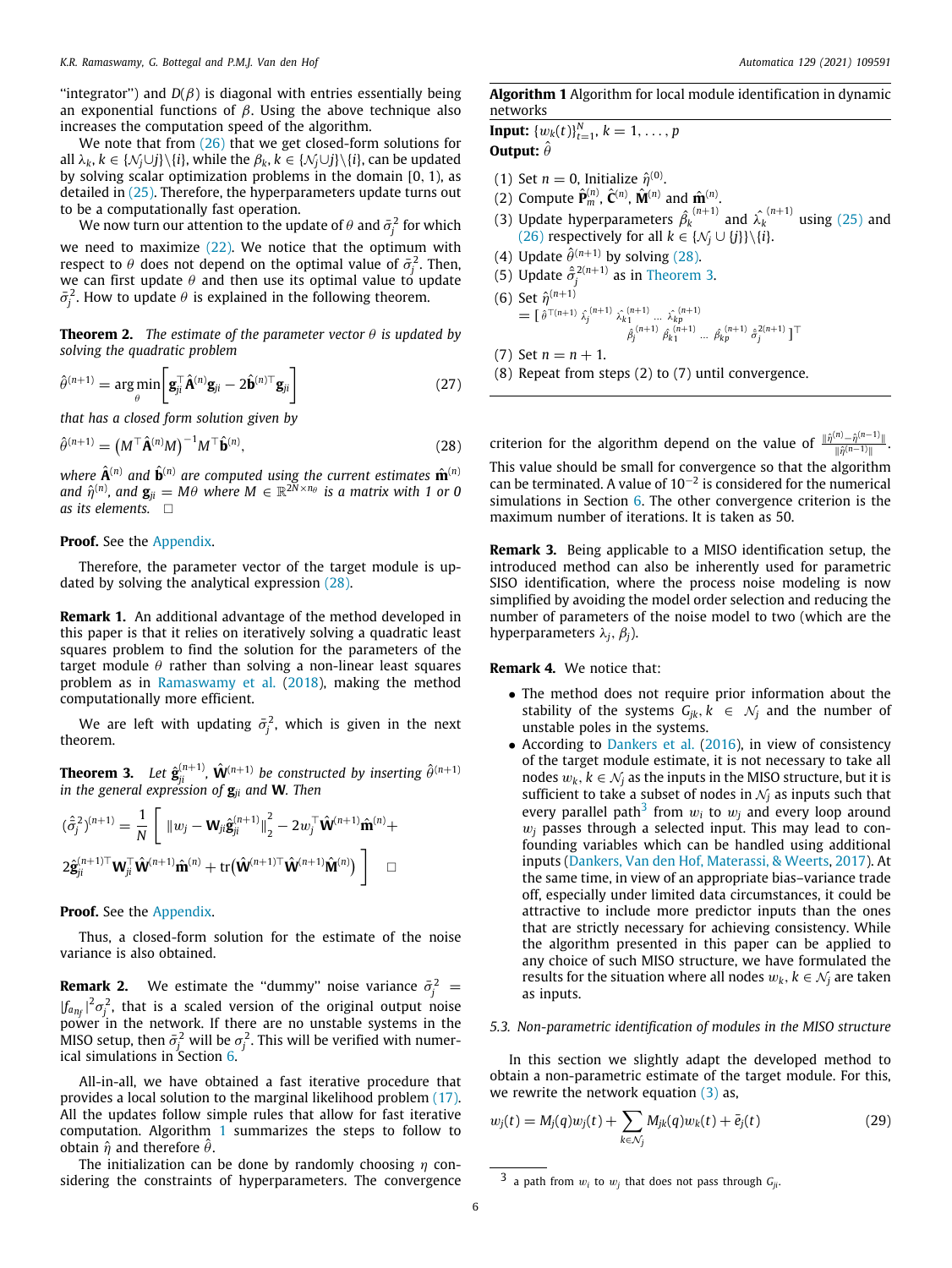with

$$
M_j(q) := 1 - \left( (H_j)^{-1}(q) \frac{F_a(q)}{F_a^*(q)} \right), \tag{30}
$$

$$
M_{jk}(q) := (H_j)^{-1} \frac{\prod_{\ell \in \mathcal{N}_j \setminus \{k\}} F_{j\ell}^{(a)}(q)}{F_{j\ell}^*(q)} \frac{B_{jk}(q)}{F_{jk}^{(s)}(q)}, \qquad (31)
$$

where *Mjk*(*q*) and *Mj*(*q*) are stable. Following the similar approach as introduced before, but modeling the impulse response of all the modules (including  $m_i$  of  $M_{ii}$  that represents the target module) as zero mean Gaussian processes with the prior covariance matrix represented by the First-order stable spline kernel, we end up in an iterative algorithm to estimate the parameter vector  $\eta$  which contains the hyperparameters  $\lambda_k$ ,  $\beta_k$  where  $k \in \mathcal{N}_j$  and the noise variance  $\bar{\sigma}_j^2$ . Since we are not parameterizing any modules, we do not have  $θ$  in the parameter vector  $η$ . The solutions for the  $β$ 's and  $\lambda$ 's at each iteration are given by [\(25\)](#page-4-5) and ([26\)](#page-4-6) respectively. The solution to  $\bar{\sigma}^2_j$  at each iteration is given by,

$$
(\hat{\sigma}_j^2)^{(n+1)} = \frac{1}{N} \bigg[ ||w_j||_2^2 - 2w_j^{\top} \mathbf{W} \hat{\mathbf{n}}^{(n)} + \text{tr}(\mathbf{W}^{\top} \mathbf{W} \hat{\mathbf{M}}^{(n)}) \bigg]
$$

where

$$
\mathbf{W} := \begin{bmatrix} W_j & W_{k1} & W_{k2} & \dots & W_{kp} \end{bmatrix}.
$$

The above solution is equivalent to the solution of  $\hat{\sigma}_j^2$  in [The](#page-5-2)[orem](#page-5-2) [3](#page-5-2), however without the terms that are function of  $\theta$  (i.e.  $\mathbf{g}_{ii}$ ,  $G_b$ ,  $G_f$ ,  $\mathbf{W}_{ii} \mathbf{g}_{ii}$ ). Thus we will end up in the same Algorithm [1,](#page-5-1) however with steps related to  $\theta$  (step 4) being not applicable. The posterior mean of  $m_k$ ,  $k \in \mathcal{N}_i$  and  $m_i$  obtained using [\(20\)](#page-4-2) (neglecting the effect of  $W_{ii}g_{ii}$ ) for the converged  $\eta$  provides us the impulse response of  $M_{jk}$  and  $M_j$  respectively. From these, the impulse response estimates of the modules  $G_{ik}$ ,  $k \in \mathcal{N}_i$  can be obtained. Thus we obtain a non-parametric identification method to identify all the modules in the MISO structure as a derived result of the earlier developed identification technique.

#### **6. Numerical simulations**

<span id="page-6-0"></span>Numerical simulations are performed to evaluate the performance of the developed method, which we abbreviate as Empirical Bayes Direct Method (EBDM). The simulations are performed on the dynamic network depicted in [Fig.](#page-1-0) [1.](#page-1-0) The goal is to identify  $G_{31}^0$ . To show the effectiveness of the introduced method and its flexibility to handle stable and unstable modules with a single unified identification framework, we perform the simulations for two different cases:

- (1) Case 1: All modules in the MISO setup are stable.
- (2) Case 2: The modules in the MISO setup including the target module can be stable or unstable.

The results of the numerical simulations are presented below.

# *6.1. Case study 1*

The EBDM is compared with the standard direct method and the two-stage method (see [Van den Hof et al.](#page-11-17), [2013](#page-11-17) for details). The network modules of network in [Fig.](#page-1-0) [1](#page-1-0) are given by

$$
G_{31}^{0} = \frac{q^{-1} + 0.05q^{-2}}{1 + q^{-1} + 0.6q^{-2}} = \frac{b_1^0 q^{-1} + b_2^0 q^{-2}}{1 + a_1^0 q^{-1} + a_2^0 q^{-2}}
$$
  
\n
$$
G_{32}^{0} = \frac{0.09q^{-1}}{1 + 0.5q^{-1}};
$$
  
\n
$$
G_{34}^{0} = \frac{1.184q^{-1} - 0.647q^{-2} + 0.151q^{-3} - 0.082q^{-4}}{1 - 0.8q^{-1} + 0.279q^{-2} - 0.048q^{-3} + 0.01q^{-4}};
$$

$$
G_{14}^{0} = G_{21}^{0} = \frac{0.4q^{-1} - 0.5q^{-2}}{1 + 0.3q^{-1}}; H_{1}^{0} = \frac{1}{1 + 0.2q^{-1}};
$$
  
\n
$$
G_{12}^{0} = G_{23}^{0} = \frac{0.4q^{-1} + 0.5q^{-2}}{1 + 0.3q^{-1}}; H_{2}^{0} = \frac{1}{1 + 0.3q^{-1}}
$$
  
\n
$$
H_{3}^{0} = \frac{1 - 0.505q^{-1} + 0.155q^{-2} - 0.01q^{-3}}{1 - 0.729q^{-1} + 0.236q^{-2} - 0.019q^{-3}}; H_{4}^{0} = 1.
$$

We run 50 independent Monte Carlo experiments where the data is generated using known reference signals  $r_2(t)$  and  $r_4(t)$  that are realizations of white noise with unit variance. The number of data samples is  $N = 500$ . The noise sources  $e_1(t)$ ,  $e_2(t)$ ,  $e_3(t)$  and  $e_4(t)$  have variance 0.05, 0.08, 0.5, 0.1, respectively. We assume that we know the model order of  $G_{31}^0(q)$ . In the case of direct method, we solve a 3-input/1-output MISO identification problem with  $w_1(t)$ ,  $w_2(t)$  and  $w_4(t)$  as inputs. In the two-stage method, the projections of the three inputs on external signals  $r_2(t)$  and  $r_4(t)$  are used as inputs to the MISO identification problem. For both these methods, we consider the case where a model order selection of all the modules in the MISO structure (except for the target module) is required, and the case where the model orders are known. Moreover, in order to improve the accuracy of the identified module in the two-stage method, we identify a noise model even though it is not necessary for consistency.

[Fig.](#page-7-0) [4](#page-7-0) shows the estimated impulse response at the end of each MC simulation using the EBDM. It can be verified that, in line with our framework, the estimates provide the description of the dynamics of  $M_j$ ,  $M_{jk}$ ,  $k \in \mathcal{N}_j$  and  $G_{ji}$ . To evaluate the performance of the methods, we use the standard goodness-of-fit metric,

$$
\text{Fit} = 1 - \frac{\|g_{ji}^{0} - \hat{g}_{ji}\|_{2}}{\|g_{ji}^{0} - \bar{g}_{ji}\|_{2}},
$$

where  $g_{ji}^0$  is the true value of the impulse response of  $G_{ji}^0$ ,  $\hat{g}_{ji}$  is the impulse response of the estimated target module and  $\bar{g}_{ji}$  is the sample mean of  $g_{ji}^0$ . The box plots of the fits of the impulse response of  $G_{31}(q)$  are shown in [Fig.](#page-7-1) [2,](#page-7-1) where we have compared the two-stage method with true model orders ('TS  $+$  TO'), the direct method with true model orders and model orders selected via BIC ('DM  $+$  TO' and 'DM  $+$  MOS', respectively), and the Empirical Bayes Direct Method ('EBDM'). As for the latter, we choose  $l = 100$ . It can be noted that in this setup the EBDM achieves a fit on par with the Direct method and significantly better than the two-stage method. [Fig.](#page-7-2) [3](#page-7-2) shows the mean and standard deviation of the parameter estimates of G<sub>31</sub>. It is evident that the EBDM gives a smaller bias and a greatly reduced variance compared to the other considered identification methods. The reduction in variance is attributed to the regularization approach used in this method. The fit is calculated using the estimated impulse response from the estimated parameters of the target module. Even though, the variability is high in estimated parameters using the Direct Method, it did not affect the fit of the impulse response, that produces an on par result in [Fig.](#page-7-1) [2](#page-7-1) when compared with EBDM. However, [Fig.](#page-7-2) [3](#page-7-2) clearly shows that EBDM performs better than the other considered approaches. Considering a relatively small sized network with 3 modules in the MISO structure, the developed method proves effective. When the size of the network grows, the results of the direct method may deteriorate further due to increase in variance; furthermore, it is expected that in large networks the model order selection step contributes to inaccurate results. Thus the EBDM, by offering reduced variance and circumventing the problem of model order selection, can stand out as an effective local module identification method in large dynamic networks.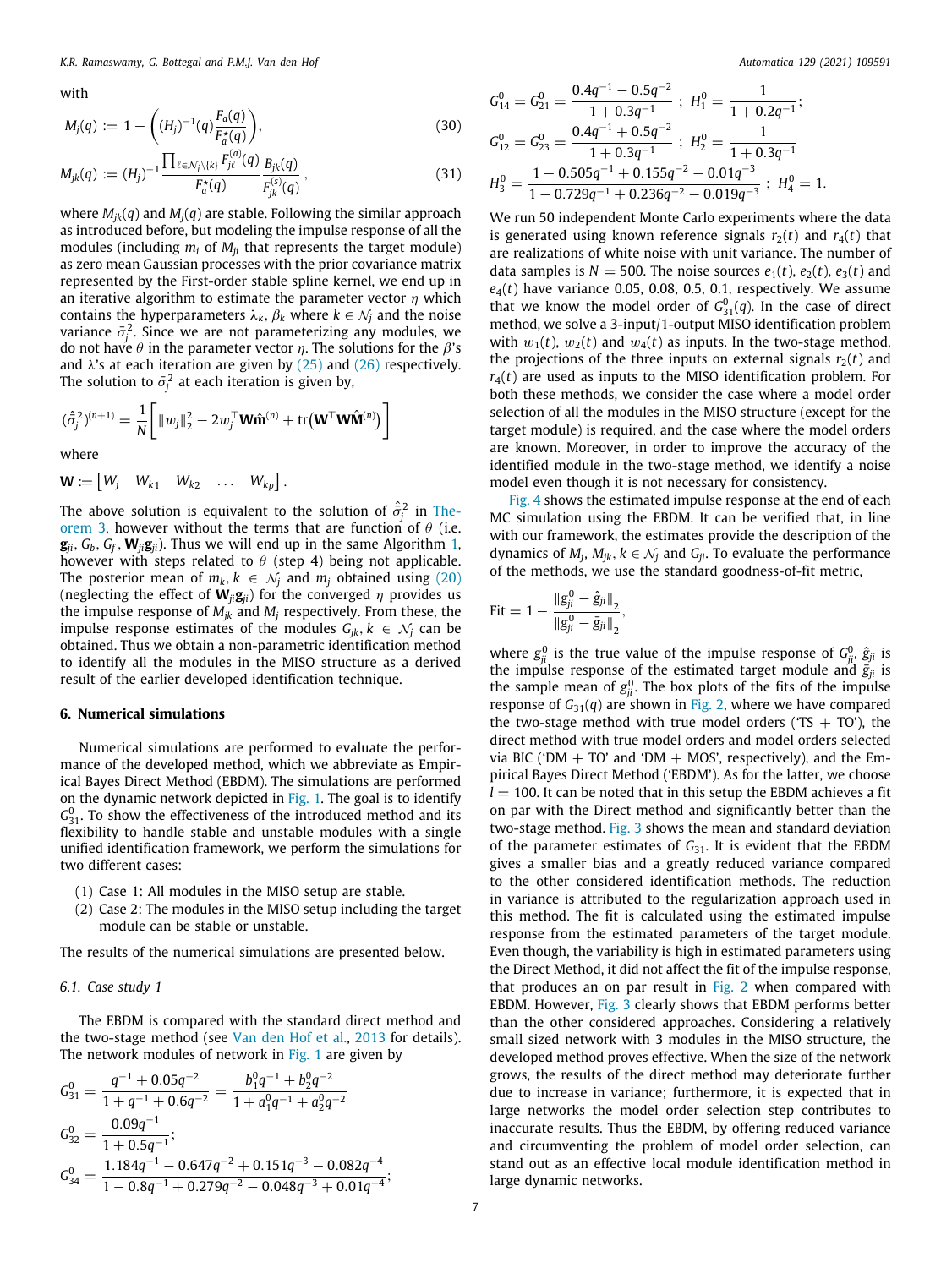

<span id="page-7-1"></span>**Fig. 2.** Box plot of the fit of the impulse response of  $\hat{G}_{31}$  obtained by the Two-stage method, Direct method and EBDM. Number of data samples used for estimation is  $N = 500$ .



<span id="page-7-2"></span>**Fig. 3.** Bias and standard deviation of each parameter obtained from 50 MC simulations using different identification methods.



<span id="page-7-0"></span>**Fig. 4.** Bottom right plot provides the impulse response estimate of the target module at the end of each MC simulation, which is obtained from the estimated parameter  $\theta$ . The other plots show the impulse response estimates of the filters that are modeled as GP's, which is obtained by calculating the posterior ([20](#page-4-2)) from the estimated hyperparameters. The black dashed line provides the true impulse response of the modules.

# *6.2. Case study 2*

Now we look into the case where the modules in the MISO structure may not be stable. In this case, we consider the same network as in [Fig.](#page-1-0) [1](#page-1-0), however with unstable module  $G_{31}^0$  (target module) and *G*<sup>0</sup><sub>32</sub>. The network modules of network in [Fig.](#page-1-0) [1](#page-1-0) are the same as in previous section but with unstable  $G_{31}^0$  and  $G_{32}^0$ given by

$$
G_{31}^0 = \frac{q^{-1} + 0.05q^{-2}}{1 + 1.7q^{-1} + 1.073q^{-2}} = \frac{b_1^0 q^{-1} + b_2^0 q^{-2}}{1 + a_1^0 q^{-1} + a_2^0 q^{-2}}
$$
  
\n
$$
G_{32}^0 = \frac{-0.7339q^{-1} - 0.1256q^{-2} + 0.04023q^{-3} + 0.011q^{-4}}{1 - 1.089q^{-1} - 0.104q^{-2} + 0.052q^{-3} + 0.011q^{-4}}.
$$

 $G_{31}^0$  has two complex poles that are not stable and  $G_{32}^0$  has four poles of which one is a real unstable pole. The noise source  $e_3(t)$  has variance of 0.1. The experiment setup is similar to the previous case and we run 50 MC experiments with the introduced method in this paper.

To evaluate the performance of the EBDM, we use the standard goodness-of-fit metric,

$$
\text{Fit} = 1 - \frac{\|\theta^0 - \hat{\theta}\|_2}{\|\theta^0 - \bar{\theta}\|_2},
$$

where  $\theta^0$  are the true parameters of the target module,  $\hat{\theta}$  are the estimated parameters and  $\bar{\theta}$  is the sample mean of  $\theta^0$ . Due to the instability of the target module, we choose fit on parameters and not on the impulse response. The box plot of the fit of the parameters of  $G_{31}(q)$  is shown in [Fig.](#page-8-1) [5](#page-8-1), where the Empirical Bayes Direct Method ('EBDM') is used to identify the unstable target module. We choose  $l = 200$ . It can be noted that the box plot is above 0.9, which indicates a better fit. [Fig.](#page-8-2) [6](#page-8-2) shows the mean and standard deviation of the parameter estimates of *G*31. It is evident that the bias and variance is small. The reduction in variance is attributed to the regularization approach used in this method.

It is noteworthy to compare the introduced EBDM with other available approaches that can identify unstable modules. In [Gal](#page-10-20)[rinho, Everitt, and Hjalmarsson](#page-10-20) ([2017\)](#page-10-20), a method to identify unstable SISO systems with Box–Jenkins (BJ) structure using high order ARX modeling has been introduced. This method proves effective in estimating the unstable poles of the system with high accuracy (less variance) [\(Galrinho et al.,](#page-10-20) [2017\)](#page-10-20), but the estimated model will have high variance due to high order modeling. Also, the estimated model will be of high order unless there is sufficiently large data. [Fig.](#page-8-3) [7](#page-8-3) shows the bode magnitude plot of the estimates after 50 MC simulations with the experimental setup in case study 2 using EBDM and the method of ARX modeling in [Galrinho et al.](#page-10-20) ([2017\)](#page-10-20). ARX models of 15th order are used for the latter method. Even though the estimate of unstable poles are with high accuracy for the latter method, the EBDM performs significantly better in terms of accuracy with less variance in the identified frequency response. Since we have limited data  $(N = 500)$ , the estimated model with the method in [Galrinho](#page-10-20) [et al.](#page-10-20) [\(2017\)](#page-10-20) is of high order, which can be verified from [Fig.](#page-8-3) [7](#page-8-3).

A three step parametric identification method to identify unstable SISO system is introduced in [Galrinho, Rojas, and Hjalmars](#page-10-21)[son](#page-10-21) ([2016](#page-10-21)). The first step involves identifying the unstable poles of the parameterized model using the result that the unstable poles can be identified with high accuracy using the method in [Galrinho et al.](#page-10-20) ([2017\)](#page-10-20). In the next step, from the obtained estimates, the parameters of the anti-stable part is fixed, and a weighted null space fitting (WNSF) method is used to identify the rest of the parameters of the parameterized model of interest. However, for the MISO identification setup in a dynamic network framework, we might end up in estimating 'false' unstable poles for the target module in the first step where ARX modeling is used. Due to high order ARX modeling, these 'false' unstable poles can be the unstable poles of the modules in the MISO setup other than the target module and it becomes difficult to distinguish the unstable poles between each modules, so that the estimate of unstable roots of the target module can be fixed for the second step. For example, the simulations depicted in [Fig.](#page-8-3) [7](#page-8-3) using the ARX modeling method, we estimate the target module of order 15 with 3 unstable poles, where 2 unstable poles are the poles of  $G_{31}^0$ and the extra unstable pole is the unstable pole of  $G_{32}^0$ . Therefore, it becomes difficult to use the WNSF method in this setup without prior knowledge about the unstable poles. An alternative BJ model has been proposed in [Forssell and Ljung](#page-10-22) ([1998\)](#page-10-22) that can be used with prediction error framework. However, implementation of this is significantly more complex than the introduced EBDM.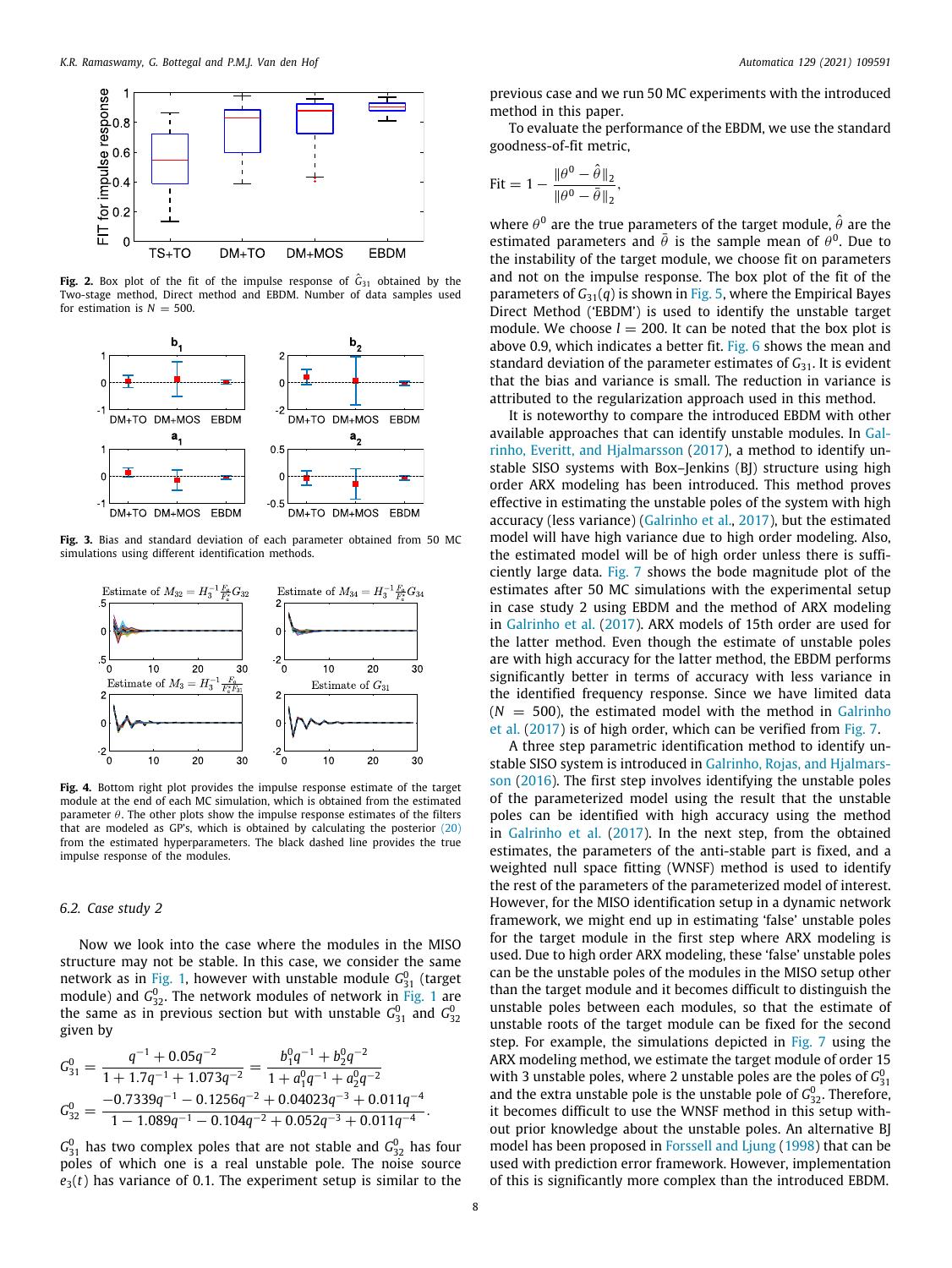#### **Table 1**

Results of the simulations that were performed using the setup of case study 1 (upper) and 2 (lower) with different noise variance of  $e_3$  acting on the output node  $w_3$ . [Table](#page-8-4) [1](#page-8-4) shows the actual "dummy" noise variance to be estimated and the estimated noise variance using EBDM for the experimental setup in Case 1 (upper) and Case 2 (lower).

<span id="page-8-4"></span>

| Actual value ( $\bar{\sigma}_3 = \sigma_3$ )                       | 0.1    | 0.2    | 0.3    | 0.4    | 0.5    | 0.6    | 0.7    | 0.8               |        |        |
|--------------------------------------------------------------------|--------|--------|--------|--------|--------|--------|--------|-------------------|--------|--------|
| Estimated value $(\vec{\sigma}_3)$                                 | 0.0971 | 0.1908 | 0.2804 | 0.4093 | 0.4710 | 0.6314 | 0.7620 | 0.8207            | 0.9449 | !9398  |
| Actual value $(\bar{\sigma}_3^2 =  F_a/F_a^{\star} ^2 \sigma_3^2)$ | 0.1475 | 0.2950 | 0.4425 | 0.5901 | 0.7376 | 0.8851 | .0326  | .1801             | 1.4752 | 2.9503 |
| Estimated value $(\vec{\sigma}_3)$                                 | 0.1520 | 0.3005 | 0.4579 | 0.5946 | 0.7338 | 0.8642 | 0.9145 | .185 <sup>2</sup> | .6030  | 2.7349 |
|                                                                    |        |        |        |        |        |        |        |                   |        |        |



<span id="page-8-1"></span>**Fig. 5.** Box plot of the fit of the parameters of  $\hat{G}_{31}$  obtained by the proposed method. Number of data samples used for estimation is  $N = 500$ .



<span id="page-8-2"></span>**Fig. 6.** Bias and standard deviation of each parameter obtained from 50 MC simulations using different identification methods.



<span id="page-8-3"></span>Fig. 7. Bode magnitude plot to compare the estimates of the introduced approach(upper) and the approach in [Galrinho et al.](#page-10-20) [\(2017](#page-10-20))(lower).

#### *6.3. Estimated noise variance*

Using the experimental setup of case study 1 and 2 but with different noise power (variance) of  $e_3(\sigma_3)$  acting on the output node  $w_3$ , we performed simulations using the EBDM for the network in [Fig.](#page-1-0) [1](#page-1-0). For the case study 1, since all modules are stable (i.e.  $F_a/F_a^* = 1$ ), the estimated noise variance  $\hat{\sigma}_3$  should be approximately equal to the actual noise variance  $\sigma_3$  (see [Remark](#page-5-4) [2\)](#page-5-4). This can be verified from [Table](#page-8-4) [1](#page-8-4) (upper) where the estimated noise variance approximates well the actual noise variance in the network. Considering the case study 2, the estimated noise

variance  $\hat{\sigma}_3$  should be approximately equal to the scaled version of the actual noise variance  $\sigma_3$  given by  $\bar{\sigma}_3^2 = |F_a/F_a^*|^2 \sigma_3^2 =$  $|f_{a_{n_f}}|^2 \sigma_3^2$  i.e. the "dummy" noise variance. This can be verified from [Table](#page-8-4) [1](#page-8-4) (lower).

# *6.4. Additional remarks*

The method described in this paper can be developed using any of the kernels available in the literature of regularized system identification. The choice of kernel adopted in this paper is the result of a balance between its empirical effectiveness (see [Pillonetto et al.,](#page-11-19) [2014](#page-11-19)) and its computational efficiency (due to its factorization and the low number of hyperparameter). Other choices of kernel (e.g. the DC kernel proposed in [Chen et al.](#page-10-14), [2012\)](#page-10-14) may result in a final higher accuracy, requiring to estimate an additional hyperparameter, which might bring an additional cost in complexity. On the other hand, it is well known (see [Chen](#page-10-14) [et al.,](#page-10-14) [2012](#page-10-14)) that the optimal kernel is constructed from the true impulse response, which is unknown (it is the actual object of interest). The question which is the best choice of kernel for dynamic networks is open and requires a thorough theoretical analysis which is outside the scope of the paper.

# **7. Conclusions**

An effective regularized kernel-based approach for local module identification in dynamic networks has been introduced in this paper. The introduced method (EBDM) circumvents the model order selection step for all the modules that are not of primary interest to the experimenter, but still need to be identified in order to get a consistent estimate of the target module. Furthermore, by using regularized non-parametric methods, the number of parameters to be estimated is greatly reduced, with a clear benefit in terms of mean square error of the estimated target module. Therefore, the method is computationally less complex and scales favorably to large size networks. The method developed in this paper is capable of performing identification in networks composed by unstable modules, without any prior information about the stability of the modules. Numerical experiments performed with a dynamic network example illustrate the potentials of the developed method on comparison with the already available methods on networks of stable modules. The developed method provides better estimates and a reduced variance is observed in the identified model due to the integration of the regularization approach in the method.

## **Appendix A. Proof of [Proposition](#page-2-7) [1](#page-2-7)**

<span id="page-8-0"></span>Analogous to the factorization technique used in [Forssell and](#page-10-22) [Ljung](#page-10-22) [\(1998](#page-10-22)) and [Galrinho et al.](#page-10-20) [\(2017](#page-10-20)), we factorize each *Fjk* (from now on superscript  $\delta$  is dropped for convenience) as,

$$
F_{jk}(q) = F_{jk}^{(s)}(q)F_{jk}^{(a)}(q)
$$
\n(A.1)

where  $F_{jk}^{(s)}(q)$  contains the stable roots of  $F_{jk}(z)$  and  $F_{jk}^{(a)}(q)$  contains the anti-stable roots of  $F_{jk}(z)$ , which are given by

$$
F_{jk}^{(s)}(q) = 1 + f_{jk}^{(s)}q^{-1} + \cdots + f_{jk}^{(s)}_{n_f}q^{-n_{jk}^{(s)}}
$$
(A.2)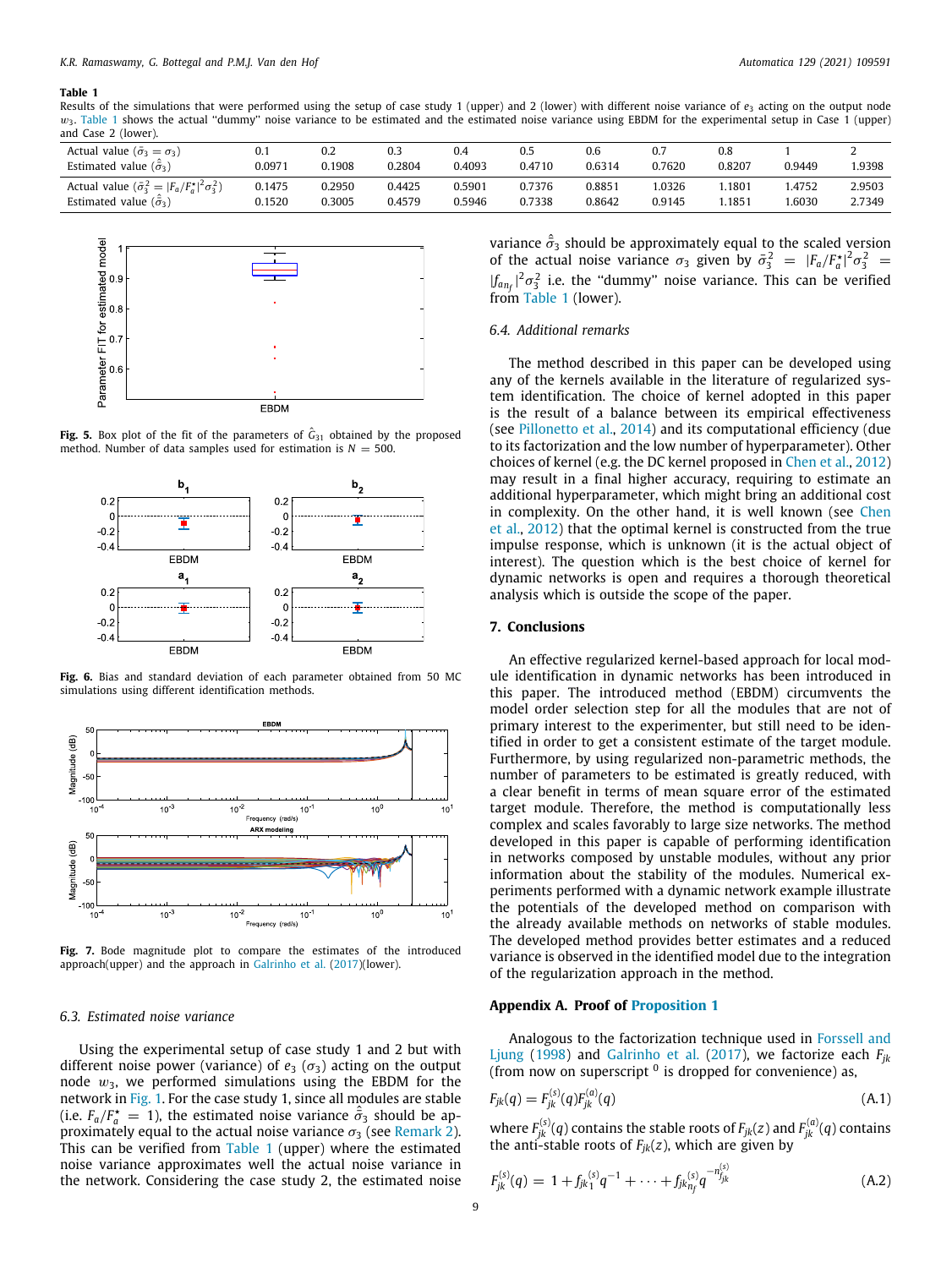*K.R. Ramaswamy, G. Bottegal and P.M.J. Van den Hof Automatica 129 (2021) 109591*

$$
F_{jk}^{(a)}(q) = 1 + f_{jk}^{(a)}q^{-1} + \cdots + f_{jk}^{(a)}q^{-n_{j_{jk}}^{(a)}}.
$$
 (A.3)

We introduce  $F^{\ast (a)}_{jk} (q)$  as the monic polynomial whose roots are the mirrored (and stable) roots of  $F_{jk}^{(a)}(q)$ . We can write  $F_{jk}^{*(a)}(q)$ as,

$$
F_{jk}^{*(a)}(q) = 1 + \frac{f_{jk}^{(a)}_{n_f-1}}{f_{jk}^{(a)}_{n_f}} q^{-1} + \dots + \frac{1}{f_{jk}^{(a)}_{n_f}} q^{-n_{jjk}^{(a)}},
$$
(A.4)

assuming without loss of generality that  $f_{jk}^{(a)}_{n_f} \neq 0$ . Then, we define  $F_a(q)$  as the product of all polynomials with anti-stable roots i.e.  $F_a(q) = \prod_{k \in \mathcal{N}_j} F_{jk}^{(a)}(q) = 1 + f_{a1}q^{-1} + \cdots + f_{a_{n_f}}q^{-n_{f_a}}$ and  $F_a^*(q)$  as the polynomial with mirrored roots of  $F_a(q)$  inside the unit circle i.e.  $F_a^*(q) = \prod_{k \in \mathcal{N}_j} F_{jk}^{*(q)}(q) = 1 + \frac{f_{a n_f - 1}}{f_{a n_f}}$  $\frac{f_{n}}{f_{a_{n_{f}}}}q^{-1}+\cdots+$  $\frac{1}{f_{a_{n_f}}}q^{-n_{fa}}$ .

As the next step, we re-write the noise term  $v_i(t)$  in ([3\)](#page-2-5) using the input white noise process  $\bar{e}_i(t)$  instead of  $e_i(t)$ . Using the fact that  $F_a^*(q)/F_a(q)$  is an all pass filter (linear) with a magnitude of |1/*fan<sup>f</sup>* | [\(Forssell & Ljung](#page-10-22), [1998](#page-10-22)), we can write  $v_j(t) = H_j(q)(F_a^{\star}(q)/F_a(q))\bar{e}_j(t)$  whose noise spectrum  $\Phi_{v_j}$  equals  $|H(e^{i\omega})|^2 |1/f_{a_{n_f}}|^2 \bar{\sigma}_j^2$ , where  $\bar{\sigma}_j^2 = |f_{a_{n_f}}|^2 \sigma_j^2$  is the variance of  $\bar{e}_j(t)$ .

With the above expression of the noise term and using  $G_{ji}(q)$  =  $B_{ji}(q)/F_{ji}(q) = B_{ji}(q)/(F_{ji}^{(s)}(q)F_{ji}^{(a)}(q))$ , and assuming  $r_j(t) = 0$  for the sake of brevity, Eq. ([3\)](#page-2-5) is rewritten as,

$$
w_j(t) = M_j(q)w_j(t) - (1 - M_j(q))\bar{F}_{ji}(q)w_j(t) + (1 - M_j(q))B_{ji}(q)w_i(t) + \sum_{k \in \mathcal{N}_j \setminus \{i\}} M_{jk}(q)w_k(t) + \bar{e}_j(t)
$$
 (A.5)

with

$$
M_j(q) := 1 - \left( (H_j)^{-1}(q) \frac{\prod_{k \in \mathcal{N}_j \setminus \{i\}} F_{jk}^{(a)}(q)}{F_a^{\star}(q)F_{ji}^{(s)}(q)} \right), \tag{A.6}
$$

$$
M_{jk}(q) := (H_j)^{-1} \frac{\prod_{\ell \in \mathcal{N}_j \setminus \{k\}} F_j^{(a)}(q)}{F_a^*(q)} \frac{B_{jk}(q)}{F_{jk}^{(s)}(q)}, \qquad (A.7)
$$

where  $F_{ji}(q) = -(1 - F_{ji}(q))$ , and  $M_j(q)$  is a strictly proper stable filters with only stable poles which are the roots of  $F_a^*(z)$ ,  $F_{ji}^{(s)}(z)$ and poles of  $(H_j)^{-1}$ , while  $M_{jk}(q)$ ,  $k \in \mathcal{N}_j \setminus \{i\}$  are also strictly proper stable filters with only stable poles which are the roots of  $F_a^*(z)$ ,  $F_{jk}^{(s)}(z)$  and poles of  $(H_j)^{-1}$ .

# **Appendix B. Proof of [Lemma](#page-4-8) [2](#page-4-8)**

Using the Bayes' rule the expression in Eq.  $(18)$  $(18)$  $(18)$  can be written as,

$$
Q^{(n)}(\eta) = \mathbb{E}[\log p(w_j|m_j, m_{k1}, m_{k2}, \dots, m_{kp}; \eta)] + \mathbb{E}[\log p(m_j; \eta) + \log p(m_{k1}; \eta) + \dots + \log p(m_{kp}; \eta)]
$$
 (B.1)

$$
Q^{(n)}(\eta) = \mathbb{E}[\mathcal{A}] + \mathbb{E}[\mathcal{B}] \tag{B.2}
$$

$$
\mathcal{A} := -\frac{N}{2}\log(2\pi) - \frac{N}{2}\log(\bar{\sigma}_j^2) -
$$
\n
$$
\frac{1}{2\bar{\sigma}_j^2}(w_j - \mathbf{W}_{ji}\mathbf{g}_{ji} - \mathbf{W}\mathbf{m})^\top(w_j - \mathbf{W}_{ji}\mathbf{g}_{ji} - \mathbf{W}\mathbf{m})
$$
\n
$$
\mathcal{B} := -\frac{1}{2}\log(2\pi) - \frac{1}{2}\log[\det(\lambda_j K_{\beta_j})] - \frac{1}{2}m_j^\top(\lambda_j K_{\beta_j})^{-1}m_j
$$
\n
$$
+ \sum_{k \in \mathcal{N}_j \setminus \{i\}} \left[ -\frac{1}{2}\log(2\pi) - \frac{1}{2}\log[\det(\lambda_k K_{\beta_k})] - \frac{1}{2}m_k^\top(\lambda_k K_{\beta_k})^{-1}m_k \right]
$$
\n(B.4)

Taking Expectation of each element in  $\mathcal A$  and  $\mathcal B$  with respect to  $p(\mathbf{m}|\bar{w_j};\,\hat{\eta}^{(n)})$  (i.e.  $\mathbb{E}_{p(\mathbf{m}|\bar{w_j};\,\hat{\eta}^{(n)})})$  we get,

$$
\mathbb{E}[A] = -\frac{N}{2}\log(2\pi) - \frac{N}{2}\log(\bar{\sigma}_j^2) - \frac{1}{2\bar{\sigma}_j^2} \left[ w_j^\top w_j - \mathbf{g}_{ji}^\top \mathbf{W}_{ji}^\top w_j - \mathbf{F}_{ji}^\top \mathbf{W}_{ji}^\top w_j - \mathbf{W}_{ji}^\top \mathbf{W}_{ji}^\top \mathbf{W}_{ji} - \mathbf{W}_{ji}^\top \mathbf{W}_{ji}^\top \mathbf{W}_{ji}^\top \mathbf{W}_{ji}^\top \mathbf{W}_{ji}^\top \mathbf{W}_{ji}^\top \mathbf{W}_{ji}^\top \mathbf{W}_{ji}^\top \mathbf{W}_{ji}^\top \mathbf{W}_{ji}^\top \mathbf{W}_{ji}^\top \mathbf{W}_{ji}^\top \mathbf{W}_{ij}^\top \mathbf{W}_{ij}^\top \mathbf{W}_{ij}^\top \mathbf{W}_{ij}^\top \mathbf{W}_{ij}^\top \mathbf{W}_{ij}^\top \mathbf{W}_{ij}^\top \mathbf{W}_{ij}^\top \mathbf{W}_{ij}^\top \mathbf{W}_{ij}^\top \mathbf{W}_{ij}^\top \mathbf{W}_{ij}^\top \mathbf{W}_{ij}^\top \mathbf{W}_{ij}^\top \mathbf{W}_{ij}^\top \mathbf{W}_{ij}^\top \mathbf{W}_{ij}^\top \mathbf{W}_{ij}^\top \mathbf{W}_{ij}^\top \mathbf{W}_{ij}^\top \mathbf{W}_{ij}^\top \mathbf{W}_{ij}^\top \mathbf{W}_{ij}^\top \mathbf{W}_{ij}^\top \mathbf{W}_{ij}^\top \mathbf{W}_{ij}^\top \mathbf{W}_{ij}^\top \mathbf{W}_{ij}^\top \mathbf{W}_{ij}^\top \mathbf{W}_{ij}^\top \mathbf{W}_{ij}^\top \mathbf{W}_{ij}^\top \mathbf{W}_{ij}^\top \mathbf{W}_{ij}^\top \mathbf{W}_{ij}^\top \mathbf{W}_{ij}^\top \mathbf{W}_{ij}^\top \mathbf{W}_{ij}^\top \mathbf{W}_{ij}^\top \mathbf{W}_{ij}^\top \mathbf{W}_{ij}^\top \mathbf{W}_{ij}^\top \mathbf{W}_{ij}^\top \mathbf{W}_{ij}^\top \mathbf{W}_{ij}^\top \mathbf{W}_{ij}^\top \mathbf{W}_{ij}^\top \mathbf{W}_{ij}^\top \mathbf{W}_{ij}^\top \mathbf{W}_{ij}
$$

$$
\mathbb{E}[B] = -\frac{1}{2}\log(2\pi) - \frac{1}{2}\log[\det(\lambda_j K_{\beta_j})]
$$
  
\n
$$
- \frac{1}{2}\text{tr}((\lambda_j K_{\beta_j})^{-1}\mathbb{E}[m_j m_j^{\top}])
$$
  
\n
$$
+ \sum_{k \in \mathcal{N}_j \setminus \{i\}} \left[ -\frac{1}{2}\log(2\pi) - \frac{1}{2}\log[\det(\lambda_k K_{\beta_k})] \right]
$$
  
\n
$$
- \frac{1}{2}\text{tr}((\lambda_k K_{\beta_k})^{-1}\mathbb{E}[m_k m_k^{\top}]) \right]
$$
\n(B.6)

The constants can be removed from the objective functions and multiplication with scalar value 2 can be done to simplify the objective function. On substituting the expected values E[**mm**<sup>⊤</sup>] =  $\hat{\mathbf{M}}^{(n)},$   $\mathbb{E}[m_k m_k^\top] = \hat{\mathbf{M}}_k^{(n)},$   $\mathbb{E}[m_j m_j^\top] = \hat{\mathbf{M}}_j^{(n)}$  and  $\mathbb{E}[\mathbf{m}] = \hat{\mathbf{m}}^{(n)}$  we get the statement of the Lemma.

## **Appendix C. Proof of [Theorem](#page-4-10) [1](#page-4-10)**

The proof follows the procedure used in [Bottegal et al.](#page-10-18) [\(2016\)](#page-10-18). We partially differentiate ([23\)](#page-4-4) with respect to  $\lambda_k$  and equate to zero to get the  $\lambda_k^*$  expression. Substituting this  $\lambda_k^*$  in [\(23\)](#page-4-4) we get the expression for [\(24\)](#page-4-11) using which we obtain  $\hat{\beta}_k^{(n+1)}$ . Eq. ([26](#page-4-6)) is the expression of  $\lambda_k^*$  after substituting  $\hat{\beta}_k^{(n+1)}$ .

# **Appendix D. Proof of [Theorem](#page-5-5) [2](#page-5-5)**

In order to find  $\hat{\theta}^{(n)}$ ,  $\bar{\sigma}_j^2$  is fixed to  $\hat{\bar{\sigma}}_j^{2(n)}$  and substituted in Eq. [\(22](#page-4-7)). After substitution the terms that are independent of  $\theta$ can be removed from the objective function since it becomes a constant. Then we get,

$$
Q_o^{(n)}(\theta, \hat{\sigma}_j^{2(n)}) = \text{constant} -\frac{1}{\hat{\sigma}_j^{2(n)}} \left[ -2w_j^\top \mathbf{W} \hat{\mathbf{m}}^{(n)} + \text{tr}(\mathbf{W}^\top \mathbf{W} \hat{\mathbf{M}}^{(n)}) - 2w_j^\top \mathbf{W}_{ji} \mathbf{g}_{ji} + \mathbf{g}_{ji}^\top \mathbf{W}_{ji}^\top \mathbf{W}_{ji} \mathbf{g}_{ji} + 2\mathbf{g}_{ji}^\top \mathbf{W}_{ji}^\top \mathbf{W} \hat{\mathbf{m}}^{(n)} \right].
$$
\n(D.1)

We now introduce the following notation. Let  $D_1 \in \mathbb{R}^{N^2 \times N}$  and  $D_2 \in \mathbb{R}^{N^2 \times N}$  are two matrices such that, for any vector  $\mathbf{w} \in \mathbb{R}^N$ ,  $D_1$ **w** = vec(*W*), where *W* is the Toeplitz matrix of **w**, and  $D_2$ **w** =  $vec(W^{\top})$ . Let us define  $\breve{m}^{(n)} \in \mathbb{R}^N$  be a vector such that, if  $N \leq l$ ,  $\breve{m}^{(n)}$  is the vector of first *N* elements of  $\hat{\mathbf{m}}^{(n)}$  and if *N* > *l*,  $\breve{m}^{(n)}$  is a vector with the first *l* elements equal to  $\hat{\mathbf{m}}^{(n)}$  and the remaining ones equal to 0. Let  $\widecheck{M}^{(n)}$ ,  $\widecheck{W}^{N}_{\ell} \in \mathbb{R}^{N \times N}$  where  $\ell \in \{i, j\}$  be the Toeplitz matrix of  $\breve{m}^{(n)}$  and  $\stackrel{\leftarrow}{w}_\ell$  respectively. Then

$$
\mathbf{X} = \begin{bmatrix} W_j & W_{k1} & \dots & W_{kp} \end{bmatrix}, \quad \hat{\mathbf{Y}}^{(n)} = \check{M}^{(n)} \begin{bmatrix} \overleftrightarrow{W}^N_i & -\overleftrightarrow{W}^N_j \end{bmatrix}
$$
  
and

$$
\mathbf{Z}_{i} = \begin{bmatrix} \overleftrightarrow{W}_{i} & \mathbf{0} & \mathbf{0} & \dots & \mathbf{0} \end{bmatrix} \in \mathbb{R}^{N \times (p+1)l},
$$

$$
\mathbf{Z}_{j} = \begin{bmatrix} -\overleftrightarrow{W}_{j} & \mathbf{0} & \mathbf{0} & \dots & \mathbf{0} \end{bmatrix} \in \mathbb{R}^{N \times (p+1)l}.
$$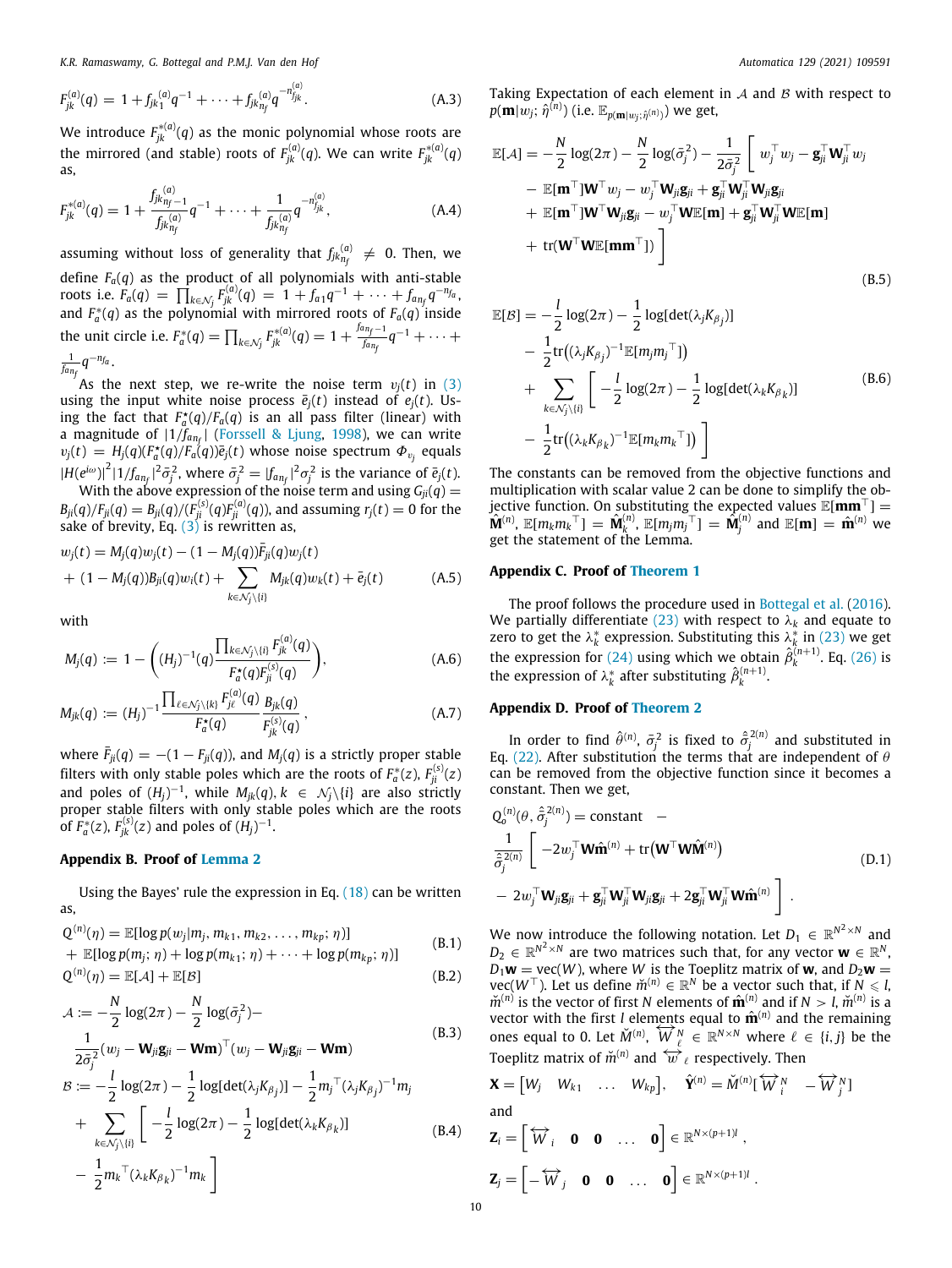We can re-write the following terms,  $\mathbf{W}\hat{\mathbf{m}}^{(n)} = \mathbf{X}\hat{\mathbf{m}}^{(n)} + G_b\stackrel{\leftarrow}{W}_i\hat{\mathbf{m}}^{(n)}_j$  $-G_f \overleftrightarrow{W}_j \hat{\mathbf{m}}_j^{(n)} = \mathbf{X} \hat{\mathbf{m}}^{(n)} + \hat{\mathbf{Y}}^{(n)} \mathbf{g}_{ji}$  and  $\mathbf{W} = \mathbf{X} + G_b \mathbf{Z}_i + G_f \mathbf{Z}_j$ . Therefore,

$$
\hat{\theta}^{(n+1)} = \arg \max_{\theta} \left[ 2w_j^{\top} \mathbf{W} \hat{\mathbf{m}}^{(n)} - \text{tr}(\mathbf{W}^{\top} \mathbf{W} \hat{\mathbf{M}}^{(n)}) \right. \\
\left. + 2w_j^{\top} \mathbf{W}_{ji} \mathbf{g}_{ji} - \mathbf{g}_{ji}^{\top} \mathbf{W}_{ji}^{\top} \mathbf{W}_{ji} \mathbf{g}_{ji} - 2 \mathbf{g}_{ji}^{\top} \mathbf{W}_{ji}^{\top} \mathbf{W} \hat{\mathbf{m}}^{(n)} \right] \\
= \arg \max_{\theta} \left[ 2w_j^{\top} \mathbf{X} \hat{\mathbf{m}}^{(n)} + 2w_j^{\top} \hat{\mathbf{Y}}^{(n)} \mathbf{g}_{ji} - \text{tr}(\mathbf{X} \mathbf{X}^{\top} \hat{\mathbf{M}}^{(n)}) \right. \\
\left. - \text{tr}(\mathbf{X} \hat{\mathbf{M}}^{(n)} \mathbf{Z}_{j}^{\top} \mathbf{G}_{j}^{\top}) - \text{tr}(\mathbf{Z}_{i} \hat{\mathbf{M}}^{(n)} \mathbf{X}^{\top} \mathbf{G}_{b}) - \text{tr}(\mathbf{Z}_{j} \hat{\mathbf{M}}^{(n)} \mathbf{X}^{\top} \mathbf{G}_{f}) \right. \\
\left. - \text{tr}(\mathbf{G}_{b} \mathbf{Z}_{i} \hat{\mathbf{M}}^{(n)} \mathbf{Z}_{i}^{\top} \mathbf{G}_{b}^{\top}) - \text{tr}(\mathbf{G}_{f} \mathbf{Z}_{j} \hat{\mathbf{M}}^{(n)} \mathbf{Z}_{i}^{\top} \mathbf{G}_{b}^{\top}) \right. \\
\left. - \text{tr}(\mathbf{G}_{b} \mathbf{Z}_{i} \hat{\mathbf{M}}^{(n)} \mathbf{Z}_{i}^{\top} \mathbf{G}_{f}^{\top}) - \text{tr}(\mathbf{G}_{f} \mathbf{Z}_{j} \hat{\mathbf{M}}^{(n)} \mathbf{Z}_{i}^{\top} \mathbf{G}_{b}^{\top}) \right. \\
\left. - \text{tr}(\mathbf{X} \hat{\mathbf{M}}^{(n)} \mathbf{Z}_{i}^{\top} \mathbf{G}_{b}^{\top}) + 2w_{j}^{\top
$$

Neglecting constant terms we get,

$$
\hat{\theta}^{(n+1)} = \arg \max_{\theta} \left[ 2w_j^{\top} \hat{\mathbf{Y}}^{(n)} \mathbf{g}_{ji} - \text{tr}(\mathbf{X}\hat{\mathbf{M}}^{(n)} \mathbf{Z}_{i}^{\top} G_{b}^{\top}) \right. \\
\left. - \text{tr}(\mathbf{X}\hat{\mathbf{M}}^{(n)} \mathbf{Z}_{j}^{\top} G_{f}^{\top}) - \text{tr}(\mathbf{Z}_{i} \hat{\mathbf{M}}^{(n)} \mathbf{X}^{\top} G_{b}) - \text{tr}(\mathbf{Z}_{j} \hat{\mathbf{M}}^{(n)} \mathbf{X}^{\top} G_{f}) \right. \\
\left. - \text{tr}(\mathbf{G}_{b} \mathbf{Z}_{i} \hat{\mathbf{M}}^{(n)} \mathbf{Z}_{j}^{\top} G_{b}^{\top}) - \text{tr}(\mathbf{G}_{f} \mathbf{Z}_{j} \hat{\mathbf{M}}^{(n)} \mathbf{Z}_{j}^{\top} G_{f}^{\top}) \right. \\
\left. - \text{tr}(\mathbf{G}_{b} \mathbf{Z}_{i} \hat{\mathbf{M}}^{(n)} \mathbf{Z}_{j}^{\top} G_{f}^{\top}) - \text{tr}(\mathbf{G}_{f} \mathbf{Z}_{j} \hat{\mathbf{M}}^{(n)} \mathbf{Z}_{i}^{\top} G_{b}^{\top}) + 2w_{j}^{\top} \mathbf{W}_{ji} \mathbf{g}_{ji} \right. \\
\left. - \mathbf{g}_{ji}^{\top} \mathbf{W}_{ji}^{\top} \mathbf{W}_{ji} \mathbf{g}_{ji} - 2 \hat{\mathbf{m}}^{(n)\top} \mathbf{X}^{\top} \mathbf{W}_{ji} \mathbf{g}_{ji} - 2 \mathbf{g}_{ji}^{\top} \mathbf{W}_{ji}^{\top} \hat{\mathbf{Y}}^{(n)} \mathbf{g}_{ji} \right] \\
= \arg \max_{\theta} \left[ 2w_{j}^{\top} \hat{\mathbf{Y}}^{(n)} \mathbf{g}_{ji} - \text{vec}(\mathbf{Z}_{i} \hat{\mathbf{M}}^{(n)\top} \mathbf{X}^{\top})^{\top} D_{2} b_{ji} \right. \\
\left. - \text{vec}(\mathbf{Z}_{j} \hat{\mathbf{M}}^{(n)\top} \mathbf{X}^{\top})
$$

Defining

 $\hat{A}_{11}^{(n)} = [D_1^\top (\mathbf{Z}_i \hat{\mathbf{M}}^{(n)} \mathbf{Z}_i^\top \otimes I_N) D_1]$  $\hat{A}_{12}^{(n)} = [D_1^\top (\mathbf{Z}_i \hat{\mathbf{M}}^{(n)} \mathbf{Z}_j^\top \otimes I_N) D_1]$  $\hat{A}_{21}^{(n)} = [D_1^\top(\mathbf{Z}_j\hat{\mathbf{M}}^{(n)}\mathbf{Z}_i^\top\otimes I_N)D_1]$  $\hat{A}_{22}^{(n)} = [D_1^\top (\mathbf{Z}_j \hat{\mathbf{M}}^{(n)} \mathbf{Z}_j^\top \otimes I_N) D_1]$ 

$$
\hat{b}_{11}^{(n)} = \left[ \begin{array}{c} -\frac{1}{2} \text{vec}(\mathbf{Z}_{i} \hat{\mathbf{M}}^{(n)\top} \mathbf{X}^{\top})^{\top} D_{2} - \frac{1}{2} \text{vec}(\mathbf{X} \hat{\mathbf{M}}^{(n)\top} \mathbf{Z}_{i}^{\top})^{\top} D_{1} \end{array} \right]^{\top},
$$
\n
$$
\hat{b}_{12}^{(n)} = \left[ \begin{array}{c} -\frac{1}{2} \text{vec}(\mathbf{Z}_{i} \hat{\mathbf{M}}^{(n)\top} \mathbf{X}^{\top})^{\top} D_{2} - \frac{1}{2} \text{vec}(\mathbf{X} \hat{\mathbf{M}}^{(n)\top} \mathbf{Z}_{j}^{\top})^{\top} D_{1} \end{array} \right]^{\top}
$$
\nand

$$
\hat{\mathbf{A}}^{(n)} = \begin{bmatrix} \hat{A}_{11}^{(n)} & \hat{A}_{12}^{(n)} \\ \hat{A}_{21}^{(n)} & \hat{A}_{22}^{(n)} \end{bmatrix} + \mathbf{W}_{ji}^{\top} \mathbf{W}_{ji} + 2 \mathbf{W}_{ji}^{\top} \hat{\mathbf{Y}}^{(n)} ,
$$

$$
\hat{\mathbf{b}}^{(n)} = \begin{bmatrix} \hat{b}_{11}^{(n)} \\ \hat{b}_{12}^{(n)} \end{bmatrix} + [\boldsymbol{w}_j^{\top} \mathbf{W}_{ji} + \boldsymbol{w}_j^{\top} \hat{\mathbf{Y}}^{(n)} - \hat{\mathbf{m}}^{(n)\top} \mathbf{X}^{\top} \mathbf{W}_{ji}]^{\top}
$$

we get that the parameter vector  $\theta$  are updated by solving the problem

$$
\hat{\theta}^{(n+1)} = \underset{\theta}{\arg\min} \bigg[ \mathbf{g}_{ji}^{\top} \hat{\mathbf{A}}^{(n)} \mathbf{g}_{ji} - 2 \hat{\mathbf{b}}^{(n)\top} \mathbf{g}_{ji} \bigg]. \tag{D.2}
$$

We have  $\mathbf{g}_{ii}$  to be linearly parameterized with  $\theta$ , that is  $\mathbf{g}_{ii}$  = *M* $\theta$  where  $M \in \mathbb{R}^{2N \times n_{\theta}}$ . Therefore, the above problem becomes quadratic and a closed-form solution is achieved. Thus we get the statement of [Theorem](#page-5-5) [2.](#page-5-5)

# **Appendix E. Proof of [Theorem](#page-5-2) [3](#page-5-2)**

In order to find  $\hat{\sigma}^{2(n)}_j$ ,  $\theta$  is fixed to  $\hat{\theta}^{(n+1)}$  and substituted in Eq. ([22](#page-4-7)). After substitution,  $Q_o^{(n)}(\bar{\sigma}_j^2, \hat{\theta}^{(n+1)})$  is differentiated w.r.t.  $\bar{\sigma}_j^2$  and equated to zero to get the statement of the Theorem.

# **References**

- <span id="page-10-17"></span>[Anderson, B. D. O., & Moore, J. B. \(1979\).](http://refhub.elsevier.com/S0005-1098(21)00111-4/sb1) *Optimal filtering*. Englewood Cliffs, N.J. [USA: Prentice-Hall.](http://refhub.elsevier.com/S0005-1098(21)00111-4/sb1)
- <span id="page-10-3"></span>Bazanella, A. S., Gevers, M., Hendrickx, J. M., & Parraga, A. (2017). Identifiability of dynamical networks: which nodes need to be measured? In *Proc. 56th IEEE conference on decision and control (CDC)* (pp. 5870–5875).
- <span id="page-10-18"></span>[Bottegal, G., Aravkin, A. Y., Hjalmarsson, H., & Pillonetto, G. \(2016\). Robust](http://refhub.elsevier.com/S0005-1098(21)00111-4/sb3) [EM kernel-based methods for linear system identification.](http://refhub.elsevier.com/S0005-1098(21)00111-4/sb3) *Automatica*, *67*, [114–126.](http://refhub.elsevier.com/S0005-1098(21)00111-4/sb3)
- <span id="page-10-16"></span>[Boyles, R. A. \(1983\). On the convergence of the EM algorithm.](http://refhub.elsevier.com/S0005-1098(21)00111-4/sb4) *Journal of the [Royal Statistical Society. Series B. Statistical Methodology](http://refhub.elsevier.com/S0005-1098(21)00111-4/sb4)*, *45*(1), 47–50.
- <span id="page-10-14"></span>[Chen, T., Ohlsson, H., & Ljung, L. \(2012\). On the estimation of transfer func](http://refhub.elsevier.com/S0005-1098(21)00111-4/sb5)[tions, regularizations and gaussian processes - revisited.](http://refhub.elsevier.com/S0005-1098(21)00111-4/sb5) *Automatica*, *48*(8), [1525–1535.](http://refhub.elsevier.com/S0005-1098(21)00111-4/sb5)
- <span id="page-10-4"></span>[Cheng, X., Shi, S., & Van den Hof, P. M. J. \(2019\). Allocation of excitation signals](http://refhub.elsevier.com/S0005-1098(21)00111-4/sb6) [for generic identifiability of dynamic networks. In](http://refhub.elsevier.com/S0005-1098(21)00111-4/sb6) *Proc. 58th IEEE conf. on [decision and control \(CDC\)](http://refhub.elsevier.com/S0005-1098(21)00111-4/sb6)* (pp. 5507–5512). IEEE.
- <span id="page-10-1"></span>[Chiuso, A., & Pillonetto, G. \(2012\). A Bayesian approach to sparse dynamic](http://refhub.elsevier.com/S0005-1098(21)00111-4/sb7) [network identification.](http://refhub.elsevier.com/S0005-1098(21)00111-4/sb7) *Automatica*, *48*(8), 1553–1565.
- <span id="page-10-7"></span>[Dankers, A. G., Van den Hof, P. M. J., Bombois, X., & Heuberger, P. S. C. \(2015\).](http://refhub.elsevier.com/S0005-1098(21)00111-4/sb8) [Errors-in-variables identification in dynamic networks – consistency results](http://refhub.elsevier.com/S0005-1098(21)00111-4/sb8) [for an instrumental variable approach.](http://refhub.elsevier.com/S0005-1098(21)00111-4/sb8) *Automatica*, *62*, 39–50.
- <span id="page-10-8"></span>[Dankers, A. G., Van den Hof, P. M. J., Heuberger, P. S. C., & Bombois, X. \(2016\).](http://refhub.elsevier.com/S0005-1098(21)00111-4/sb9) [Identification of dynamic models in complex networks with prediction error](http://refhub.elsevier.com/S0005-1098(21)00111-4/sb9) methods: Predictor input selection. *[IEEE Transactions on Automatic Control](http://refhub.elsevier.com/S0005-1098(21)00111-4/sb9)*, *61*[\(4\), 937–952.](http://refhub.elsevier.com/S0005-1098(21)00111-4/sb9)
- <span id="page-10-19"></span>[Dankers, A. G., Van den Hof, P. M. J., Materassi, D., & Weerts, H. H. M.](http://refhub.elsevier.com/S0005-1098(21)00111-4/sb10) [\(2017\). Conditions for handling confounding variables in dynamic networks.](http://refhub.elsevier.com/S0005-1098(21)00111-4/sb10) *IFAC-PapersOnLine*, *50*[\(1\), 3983–3988, Proc. 20th IFAC World Congress.](http://refhub.elsevier.com/S0005-1098(21)00111-4/sb10)
- <span id="page-10-15"></span>[Dempster, A. P., Laird, N. M., & Rubin, D. B. \(1977\). Maximum likelihood from](http://refhub.elsevier.com/S0005-1098(21)00111-4/sb11) [incomplete data via the EM algorithm.](http://refhub.elsevier.com/S0005-1098(21)00111-4/sb11) *Journal of the Royal Statistical Society. [Series B. Statistical Methodology](http://refhub.elsevier.com/S0005-1098(21)00111-4/sb11)*, *39*(1), 1–38.
- <span id="page-10-9"></span>[Everitt, N., Bottegal, G., & Hjalmarsson, H. \(2018\). An empirical bayes approach](http://refhub.elsevier.com/S0005-1098(21)00111-4/sb12) [to identification of modules in dynamic networks.](http://refhub.elsevier.com/S0005-1098(21)00111-4/sb12) *Automatica*, *91*, 144–151.
- <span id="page-10-22"></span>[Forssell, U., & Ljung, L. \(1998\). Identification of unstable systems using output](http://refhub.elsevier.com/S0005-1098(21)00111-4/sb13) [error and box-jenkins model structures. In](http://refhub.elsevier.com/S0005-1098(21)00111-4/sb13) *Proc. 37th IEEE conf. on decision and control (CDC)* [\(pp. 3932–3937\). Tampa, FL, USA: IEEE.](http://refhub.elsevier.com/S0005-1098(21)00111-4/sb13)
- <span id="page-10-20"></span>[Galrinho, M., Everitt, N., & Hjalmarsson, H. \(2017\). ARX modeling of unstable](http://refhub.elsevier.com/S0005-1098(21)00111-4/sb14) [linear systems.](http://refhub.elsevier.com/S0005-1098(21)00111-4/sb14) *Automatica*, *75*, 167–171.
- <span id="page-10-21"></span>[Galrinho, M., Rojas, C. R., & Hjalmarsson, H. \(2016\). A weighted least squares](http://refhub.elsevier.com/S0005-1098(21)00111-4/sb15) [method for estimation of unstable systems. In](http://refhub.elsevier.com/S0005-1098(21)00111-4/sb15) *Proc. 55th IEEE conf. on decision and control (CDC)* [\(pp. 341–346\). Las Vegas, NV, USA: IEEE.](http://refhub.elsevier.com/S0005-1098(21)00111-4/sb15)
- <span id="page-10-10"></span>[Gevers, M., Bazanella, A. S., & Vian da Silva, G. \(2018\). A practical method](http://refhub.elsevier.com/S0005-1098(21)00111-4/sb16) [for the consistent identification of a module in a dynamical network.](http://refhub.elsevier.com/S0005-1098(21)00111-4/sb16) *IFAC-PapersOnLine*, *51-15*[, 862–867, Proc. 18th IFAC Symp. System Identif.](http://refhub.elsevier.com/S0005-1098(21)00111-4/sb16) [\(SYSID2018\).](http://refhub.elsevier.com/S0005-1098(21)00111-4/sb16)
- <span id="page-10-5"></span>[Gonçalves, J., & Warnick, S. \(2008\). Necessary and sufficient conditions for](http://refhub.elsevier.com/S0005-1098(21)00111-4/sb17) [dynamical structure reconstruction of LTI networks.](http://refhub.elsevier.com/S0005-1098(21)00111-4/sb17) *IEEE Transactions on [Automatic Control](http://refhub.elsevier.com/S0005-1098(21)00111-4/sb17)*, *53*(7), 1670–1674.
- <span id="page-10-13"></span>[Günes, B., Dankers, A. G., & Van den Hof, P. M. J. \(2014\). A variance reduction](http://refhub.elsevier.com/S0005-1098(21)00111-4/sb18) [for identification in dynamic networks.](http://refhub.elsevier.com/S0005-1098(21)00111-4/sb18) *IFAC-PapersOnLine*, *47*(3), 2842–2847, [19th IFAC World Congress.](http://refhub.elsevier.com/S0005-1098(21)00111-4/sb18)
- <span id="page-10-2"></span>[Haber, A., & Verhaegen, M. \(2014\). Subspace identication of large-scale](http://refhub.elsevier.com/S0005-1098(21)00111-4/sb19) interconnected systems. *[IEEE Transactions on Automatic Control](http://refhub.elsevier.com/S0005-1098(21)00111-4/sb19)*, *59*(10), [2754–2759.](http://refhub.elsevier.com/S0005-1098(21)00111-4/sb19)
- <span id="page-10-6"></span>[Hendrickx, J. M., Gevers, M., & Bazanella, A. S. \(2019\). Identifiability of dynamical](http://refhub.elsevier.com/S0005-1098(21)00111-4/sb20) [networks with partial node measurements.](http://refhub.elsevier.com/S0005-1098(21)00111-4/sb20) *IEEE Transactions on Automatic Control*, *64*[\(6\), 2240–2253.](http://refhub.elsevier.com/S0005-1098(21)00111-4/sb20)
- <span id="page-10-11"></span>[Linder, J., & Enqvist, M. \(2017\). Identification of systems with unknown inputs](http://refhub.elsevier.com/S0005-1098(21)00111-4/sb21) [using indirect input measurements.](http://refhub.elsevier.com/S0005-1098(21)00111-4/sb21) *International Journal of Control*, *90*(4), [729–745.](http://refhub.elsevier.com/S0005-1098(21)00111-4/sb21)
- <span id="page-10-12"></span>Ljung, L. (1999). *[System identification: Theory for the user](http://refhub.elsevier.com/S0005-1098(21)00111-4/sb22)*. Englewood Cliffs, NJ: [Prentice-Hall.](http://refhub.elsevier.com/S0005-1098(21)00111-4/sb22)
- <span id="page-10-0"></span>[Mansoori, M., Dankers, A., & Van den Hof, P. M. J. \(2014\). Errors-in-variables](http://refhub.elsevier.com/S0005-1098(21)00111-4/sb23) [identification in bilaterally coupled systems with application to oil well](http://refhub.elsevier.com/S0005-1098(21)00111-4/sb23) testing. *[IFAC Proceedings Volumes](http://refhub.elsevier.com/S0005-1098(21)00111-4/sb23)*, *47*(3), 4656–4661.